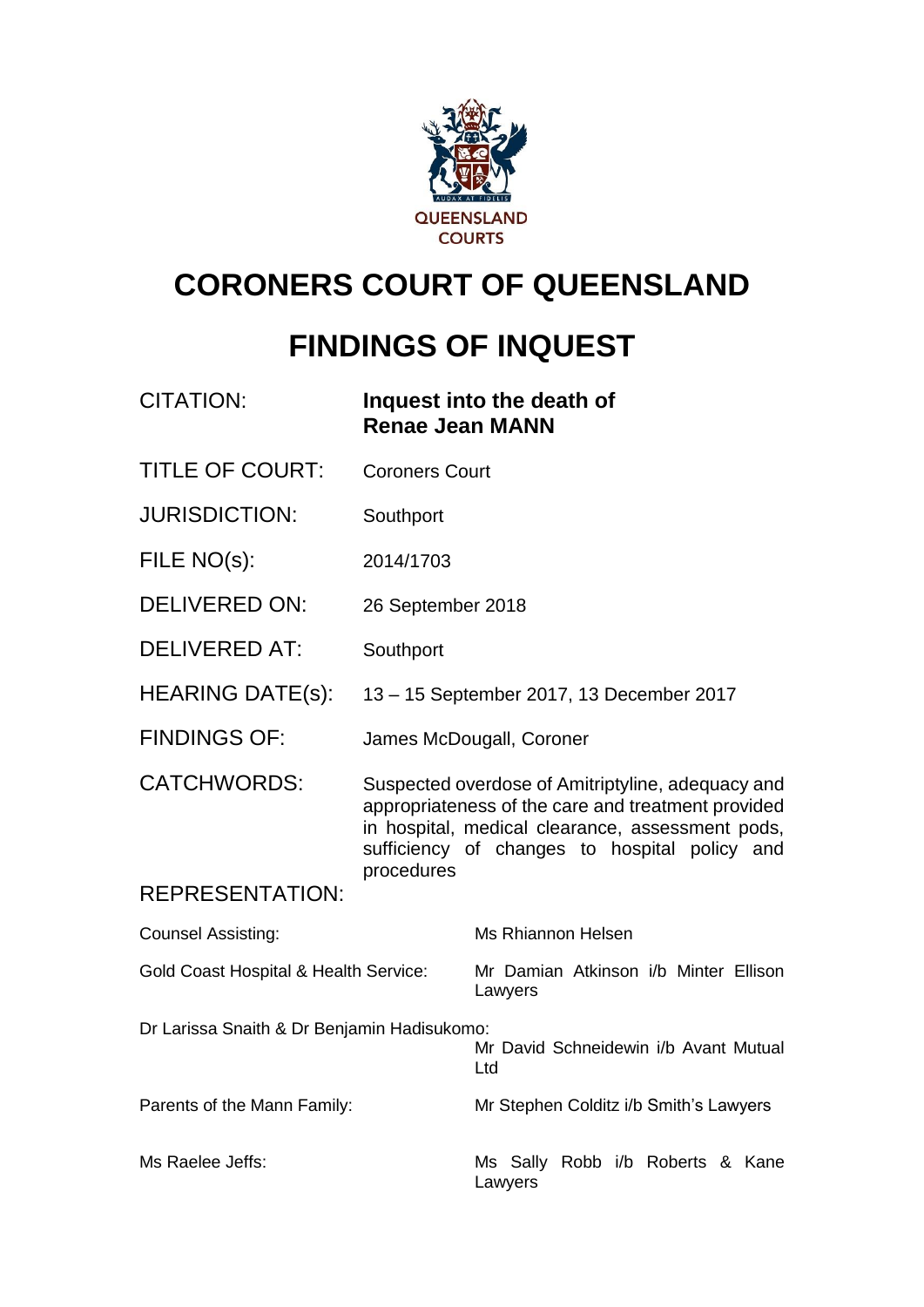| Review by the Gold Coast Hospital and Health Service  15                  |  |
|---------------------------------------------------------------------------|--|
|                                                                           |  |
| Comments by Dr David Spain, Senior Staff Specialist in Emergency Medicine |  |
|                                                                           |  |
|                                                                           |  |
|                                                                           |  |
| Emergency Medicine Specialist, Professor Anne-Maree Kelly 23              |  |
|                                                                           |  |
|                                                                           |  |

# **Contents**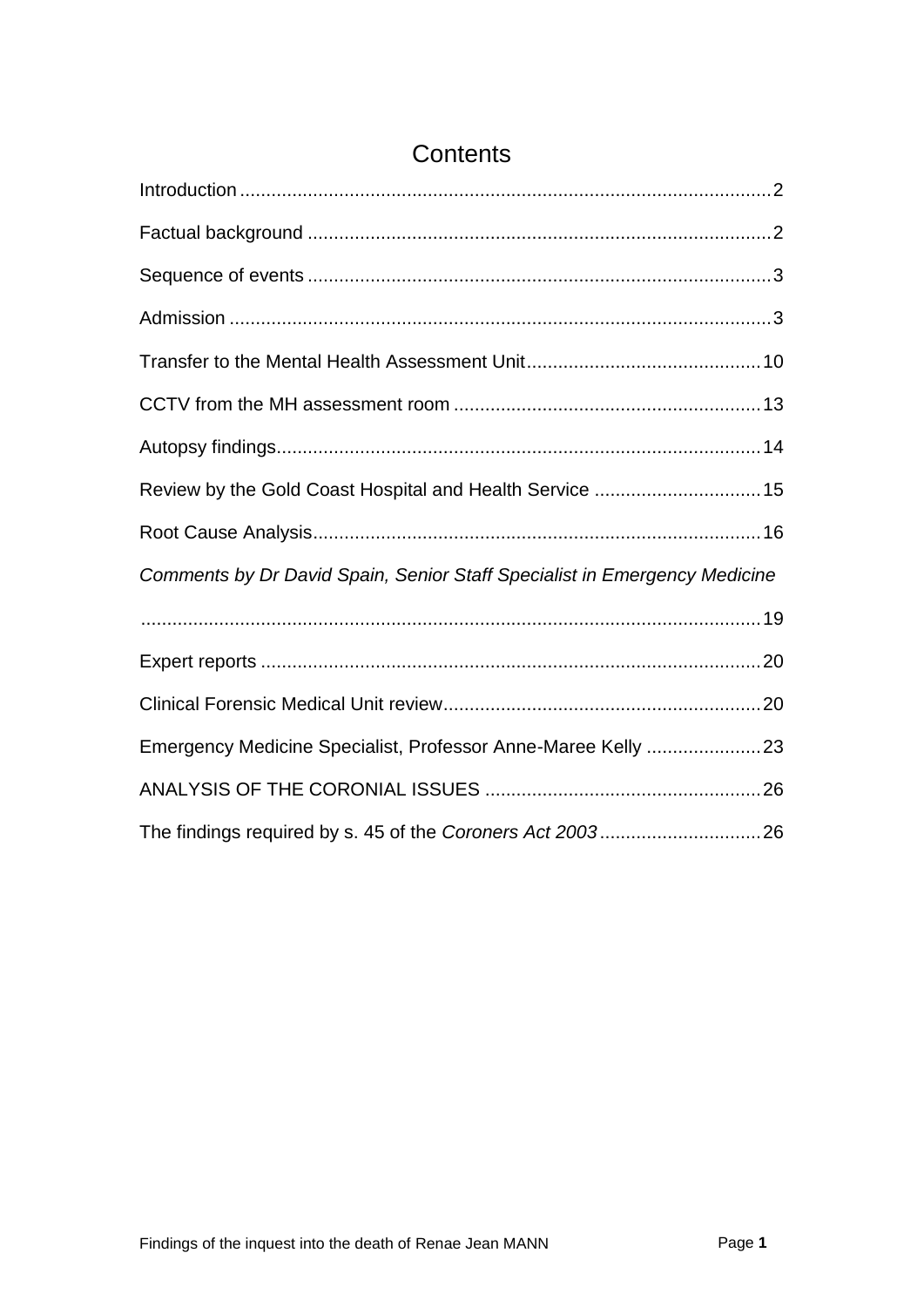# <span id="page-2-0"></span>**Introduction**

1. An inquest into the death of Renae Jean MANN was held at the Coroners Court at Southport from 13 September 2017 until 15 September 2017 and resumed on 13 December 2017.

The inquest addressed the following issues:-

- I. The findings required by s. 45 (2) of the *Coroners Act 2003;* namely the identity of the deceased person, when, where and how she died and the cause of her death.
- II. The specific circumstances surrounding Ms Mann's death.
- III. The adequacy and appropriateness of the care and treatment provided to Ms Mann by hospital staff following her admission, including her medical clearance and nursing care.
- IV. The appropriateness of utilising assessment pods for patients in the hospital.
- V. The sufficiency of the changes made to relevant hospital policies and procedures following Ms Mann's death.
- VI. Whether any recommendations can be made to prevent deaths from occurring in similar circumstances.
- 2. In addition to the aforementioned issues, consideration as to any potential recommendations, which may be made pursuant to s. 46 of the *Coroners Act 2003* (the Act), was also examined.

# <span id="page-2-1"></span>**Factual background**

- 3. Renae Jean Mann was 43 years of age at the time of her death. She was a much loved mother, sister and daughter.
- 4. Ms Mann had a notable medical history, having suffered from immune disorder hypogammaglobinaemia, for which she had received regular treatment through an implanted port-a-cath between 2002 and 2014. She had also presented to the emergency department (ED) on two occasions in 2014 in relation to seizures, for which she was noted to have been drowsy and suffering from sinusitis. Whilst further MRI and neurology testing was conducted, it seems that panic attacks were suspected as the likely cause.
- 5. Ms Mann also suffered from depression for which she had been medicated since 2006. In 2008, Ms Mann had been involved in a motor vehicle collision, following which she suffered from chronic pain. It was for this pain that she was prescribed Amitriptyline and diazepam.
- 6. At 7.05pm on 13 May 2014, Ms Mann was brought into the Gold Coast University Hospital (GCUH) following a suspected overdose of anti-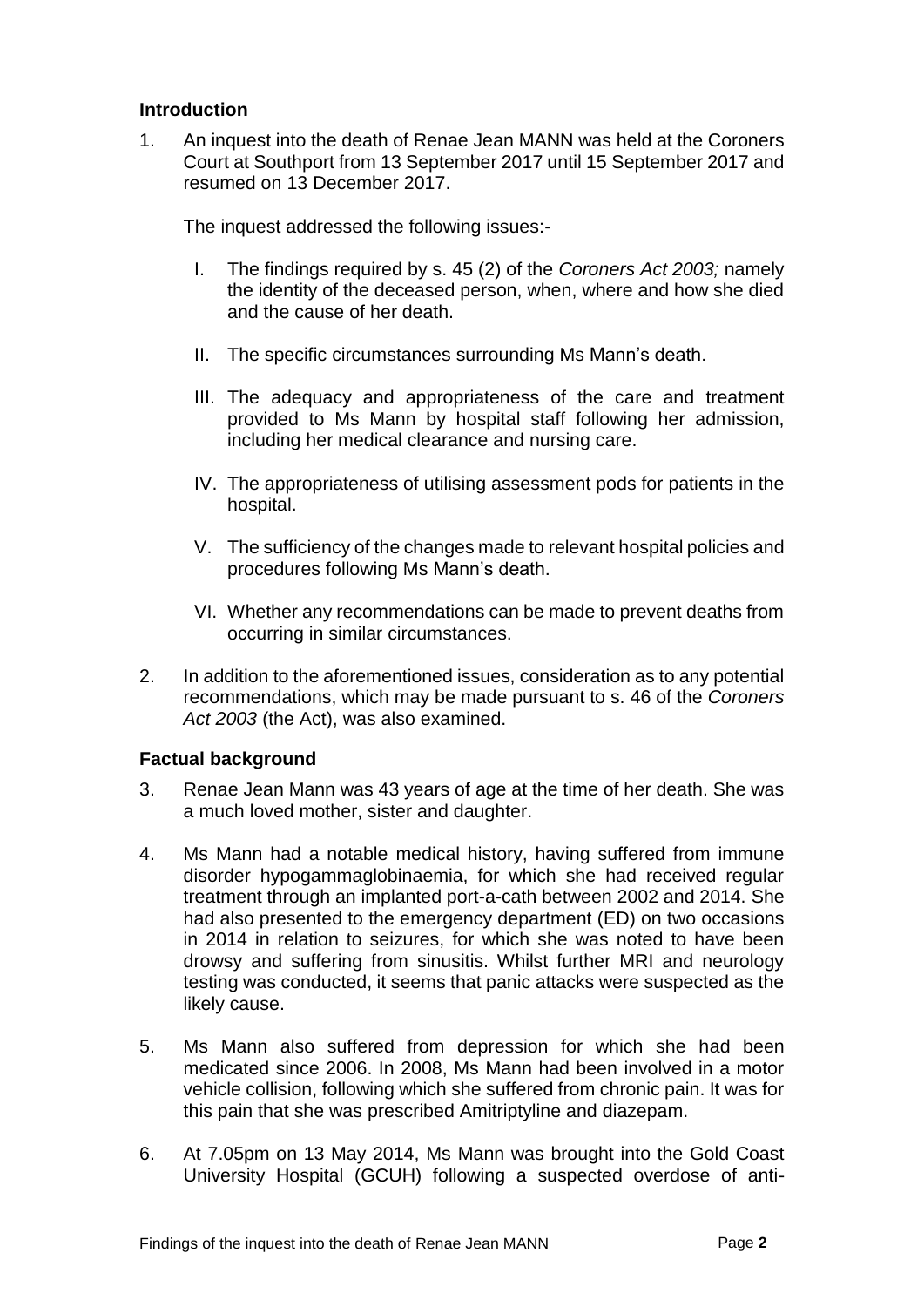depressant, Amitriptyline. She remained in the ED overnight, before being 'medically cleared' and moved to the Mental Health Assessment pods at around 6.30am the following morning.

7. At 7.33am, Ms Mann was found to be unresponsive by an Assistant in Nursing. A MET call was then made, and despite resuscitation efforts, she was declared deceased at 8.30am on 14 May 2014.

#### <span id="page-3-0"></span>**Sequence of events**

- 8. At 6.05pm on 13 May 2014, the Queensland Ambulance Service (QAS) were called to attend Ms Mann's residence after she was found by her daughter drowsy suffering from a suspected drug overdose. Her daughter had left the residence earlier that day at around 8.00am, and returned that evening finding her mother in the same position. She allegedly told QAS officers that her mother had become increasing depressed in recent months, and she was concerned that she may have intentionally overdosed. She was unsure, however, as to the exact prescription medications she may have used.
- 9. When QAS officers attended the residence, Ms Mann's GCS was found to be 10, which increased to 12 after a short time. Her pulse was recorded as 86/min with her blood pressure found to be 119/70. She was afebrile and had a normal cardiac rhythm. At no time did Ms Mann exhibit an abnormally high pulse rate, abnormally low blood pressure or have a seizure. It was noted that Ms Mann appeared to be confused. An ECG conducted by QAS at 6.30pm, reports a corrected QT interval of 476msec with QRS intervals of 128 msecs. Readings from the ECG conducted note that it was an 'Abnormal ECG unconfirmed', with a right bundle branch block. During the inquest, this ECG was found to indicate an abnormal wave pattern, with T-wave changes in B2 and B3.
- 10. Ms Mann was subsequently transported to the GCUH, where she arrived at 7.01pm.

# <span id="page-3-1"></span>**Admission**

- 11. Upon presentation, Ms Mann was triaged as a category 2, due to her decreased level of consciousness, which meant she was required to undergo further assessment within 10 minutes of being triaged. RN Melissa Arnott, who was responsible for triaging admissions, recalls that she called the Nurse in Charge of the Acute Pod of the ED to inform her that there was a category 2 patient (Ms Mann), who required further assessment. Ms Mann was subsequently allocated to Acute Bed 21. At the time, the Acute Pod was located in the middle of the ED main area and was allocated for use by acutely unwell patients.
- 12. In Ms Mann's medical records, it was noted that she had a history of 'severe depression', autoimmune disease requiring previous treatment, bilateral total knee replacement, bronchiectasis, and panic attacks. Her regular medication was listed as including, amitriptyline, diazepam, Lasix, paracetamol and ibuprofen. Initially, Ms Mann had a poor response to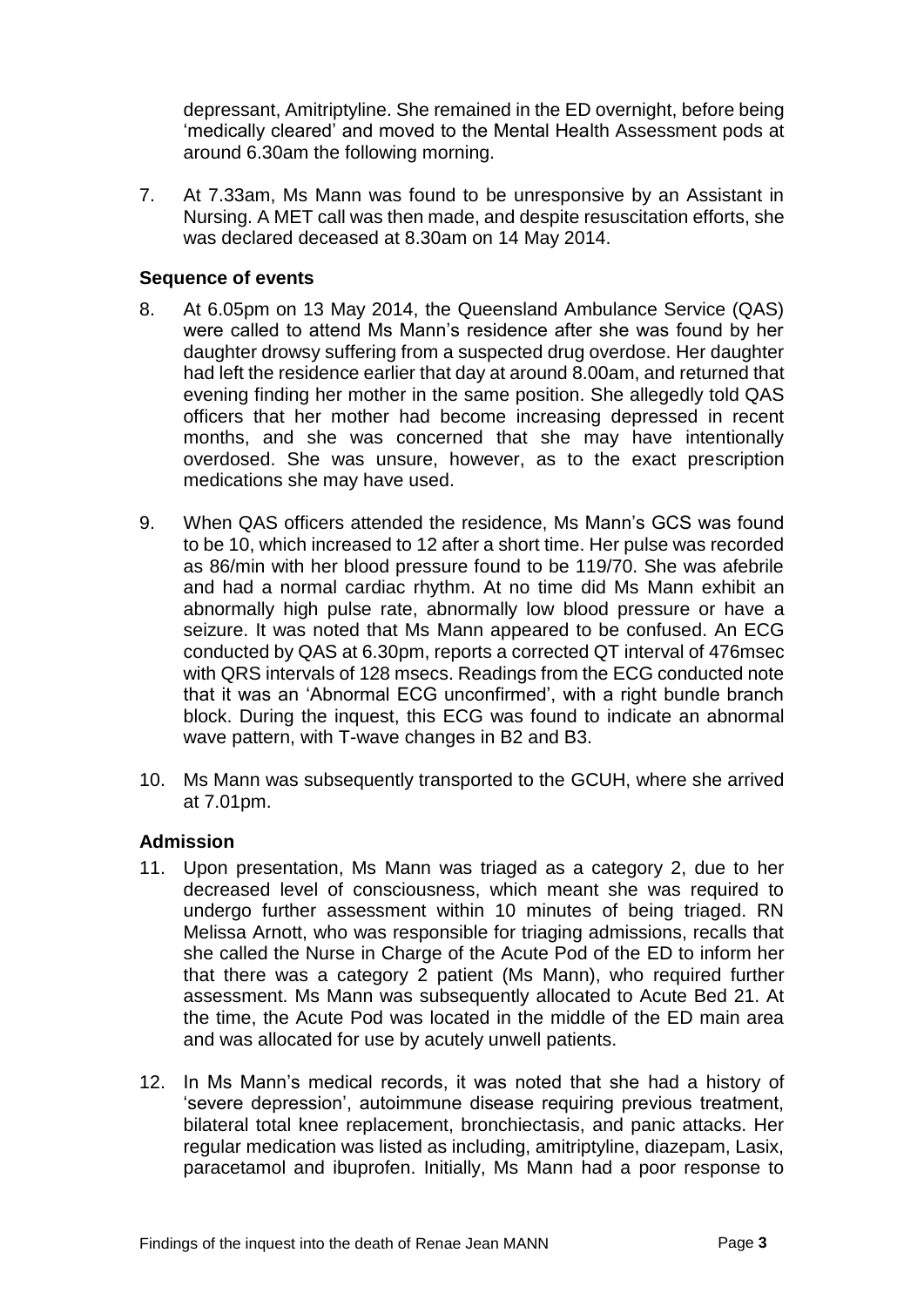verbal stimuli, although would open her eyes for painful stimuli and would answer questions with a lot of prompting. The medical records suggest that she admitted to taking an overdose of amitriptyline, however, denied consuming any other medications.

- 13. Testing to ascertain Ms Mann's amitriptyline level was not requested upon her admission. This is standard medical practice, as a specialist analysis is required to be performed, the results of which are rarely received in a clinically meaningful timeframe. As such, it is an accepted practice when managing patients with suspected amitriptyline overdose to do so by way of clinical findings, with blood levels not used to guide treatment.
- 14. On Duty Consultant, Dr Thomas Torpie was responsible for the resuscitation area of the ED on the evening of 13 May 2014. He recalls attending to Ms Mann at some time between 7.30pm and 8.00pm, when she was first admitted. He states that his role was to *assess for immediate life threat and initiate treatment as required.* At the inquest, Dr Torpie recalled that Ms Mann was drowsy upon admission, and was unable to have a conversation with staff.
- 15. When treating patients who are suspected of suffering from amitriptyline toxicity, clinicians look for evidence of tachycardia and broadening of the QRS waves (contraction phase of the heart), which can predispose patients to other heart rhythms. An ECG conducted following Ms Mann's admission at 7.29pm was found to be abnormal, and suggested that she had a right bundle branch block with a corrected QT interval of 468Ms Subtle T wave inversion in B2 and B3 was noted.
- 16. Having considered the results of the testing conducted upon admission, Dr Torpie was of the view that Ms Mann had likely taken an overdose of amitriptyline and benzodiazepines. As she was breathing for herself, was able to be roused and had no abnormality of pulse or blood pressure, he considered that it was safe for her to be placed on cardiac monitoring whilst under observation. During the inquest, Dr Torpie noted that patients with suspected amitriptyline overdoses have an affected level of consciousness, can suffer seizures and have *dangerous effects on the heart*. Accordingly, treating doctors customarily look for a patient having low blood pressure and tachycardia.
- 17. RN Rebecca Learmonth was allocated Ms Mann's care upon her admission, and provided with a handover from QAS officers. She performed the initial and second set of vital signs and GCS, as well as the initial ECG. She recalls being concerned as to Ms Mann's condition, which appeared to be deteriorating, as evidenced by her decreasing GCS and increasing oxygen requirement. In consultation with RN Sara Syme, it was decided that Ms Mann should be moved to bed A18, as this would allow her to be visualised by staff at all times. RN Syme is said to have advised RN Learmonth that she would discuss their concerns with the nursing team leader and treating doctors. RN Learmonth and RN Syme handed over Ms Mann's care to the night shift nursing staff at 9.00pm.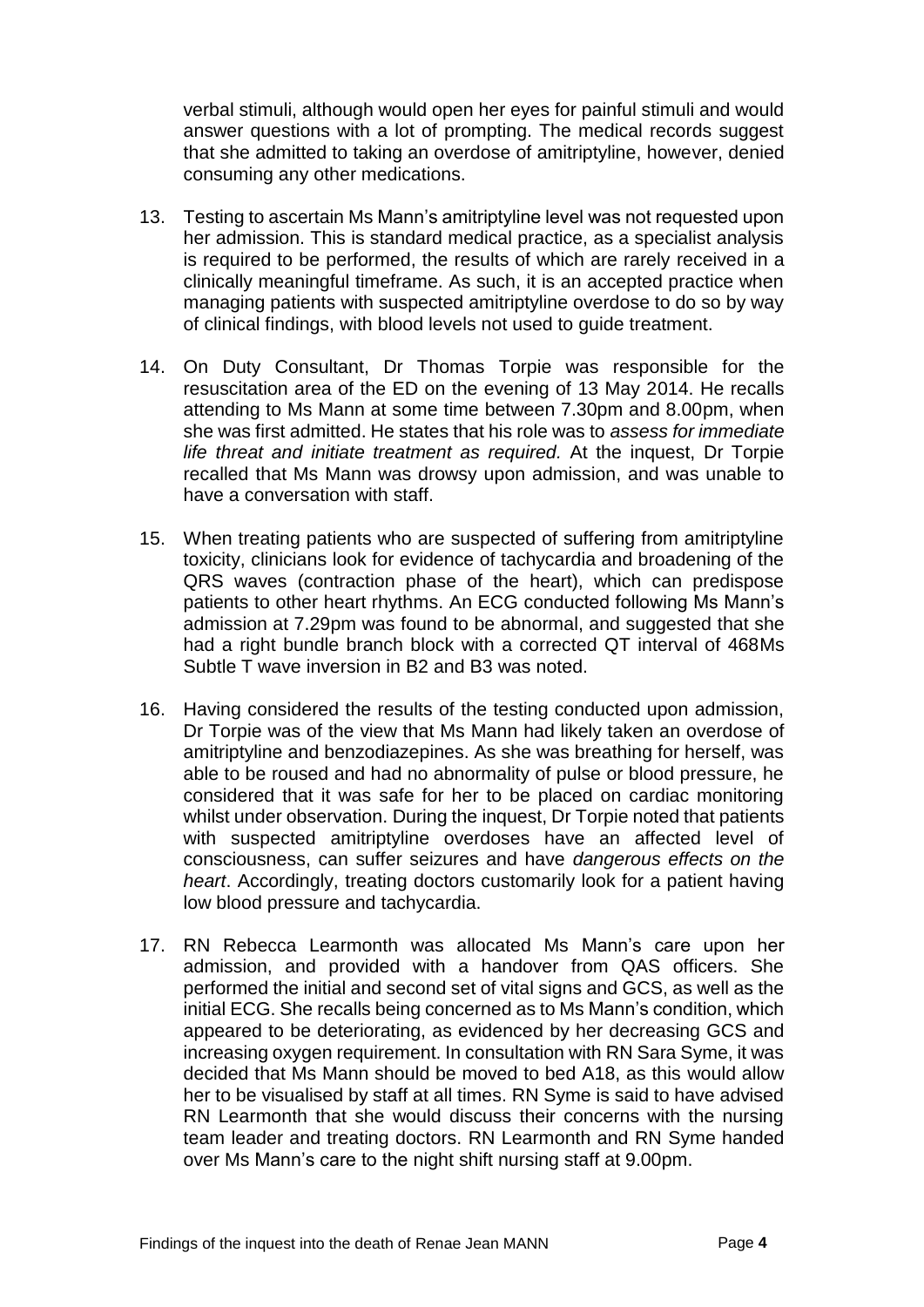- 18. During the inquest, RN Learmonth described Ms Mann's alertness upon admission as being *up and down*. Whilst her medical records indicated that her GCS had increased from 12 at the time of her admission to 14 by 7.35pm, RN Learmonth recalls that it was fluctuating between these two ranges.
- 19. At 9.00pm, ED RN Chloe Enriquez commenced her shift, following which she was handed over care of Ms Mann, who had been moved to bed A18. She was recorded as her GCS having dropped to 9 at this time. During observations that evening, Ms Mann was said to be *difficult to rouse, awoke to stimulus of pain, would follow simply commands, however, was disorientated and quite sleepy*. During the night, Ms Mann remained on cardiac, ECO2 and oxygen monitoring.
- 20. RN Nicole Gregory was also caring for Ms Mann with RN Enriquez that evening. During handover at 9.00pm when she commenced her shift, she recalls that Ms Mann's fluctuating GCS was flagged as a concern. It was decided that she should be moved to bed A18 to allow for closer observation, as the bed was located directly opposite the nurse's station. The Clinical Nurse Consultant (CNC) Simone Stephens was responsible for overseeing patients care, staffing issues and general flow within the ED for the night shift. Between 9.30pm and 5.30am the following morning, Ms Mann's vital signs were said to have remained stable. At 10.37pm, a further ECG was conducted, which was also abnormal, with a corrected QT interval of 513ms, with continued subtle T wave inversion in B2 and B3.
- 21. While her ECG's were abnormal, Dr Torpie was of the opinion that Ms Mann did not show any evidence of tachycardia or widened QRS complexes to suggest cardiac toxicity secondary to amitriptyline. Having considered previous ECG's conducted during hospital admissions in February 2014, he was of the view that Ms Mann had unexplained heart issues, which were not thought to be connected to her amitriptyline overdose. During the inquest, Dr Torpie clarified that the abnormalities found were not typical of an amitriptyline overdose, however, may be an indicator of *significant underlying heart disease*. He agreed that these findings should have influenced Ms Mann's treatment, including her period of observation and the need for a further ECG to be conducted prior to her medical discharge. Dr Torpie acknowledged that Ms Mann was at high risk of developing complications following her overdose.
- 22. It was also thought that Ms Mann did not have cardiac toxicity from the apparent amitriptyline overdose but was suspected to have possibly taken other medications, particularly benzodiazepines, to explain the sedation. Biochemical testing upon admission showed anaemia with a haemoglobin of 102g/L (normal 115-160). Normal white cell and platelet counts were found.
- 23. Dr Torpie recalls reviewing Ms Mann on a further two occasions (before his shift finished at 11.00pm) and considered that her clinical presentation was in keeping with a drug overdose, noting that her condition had not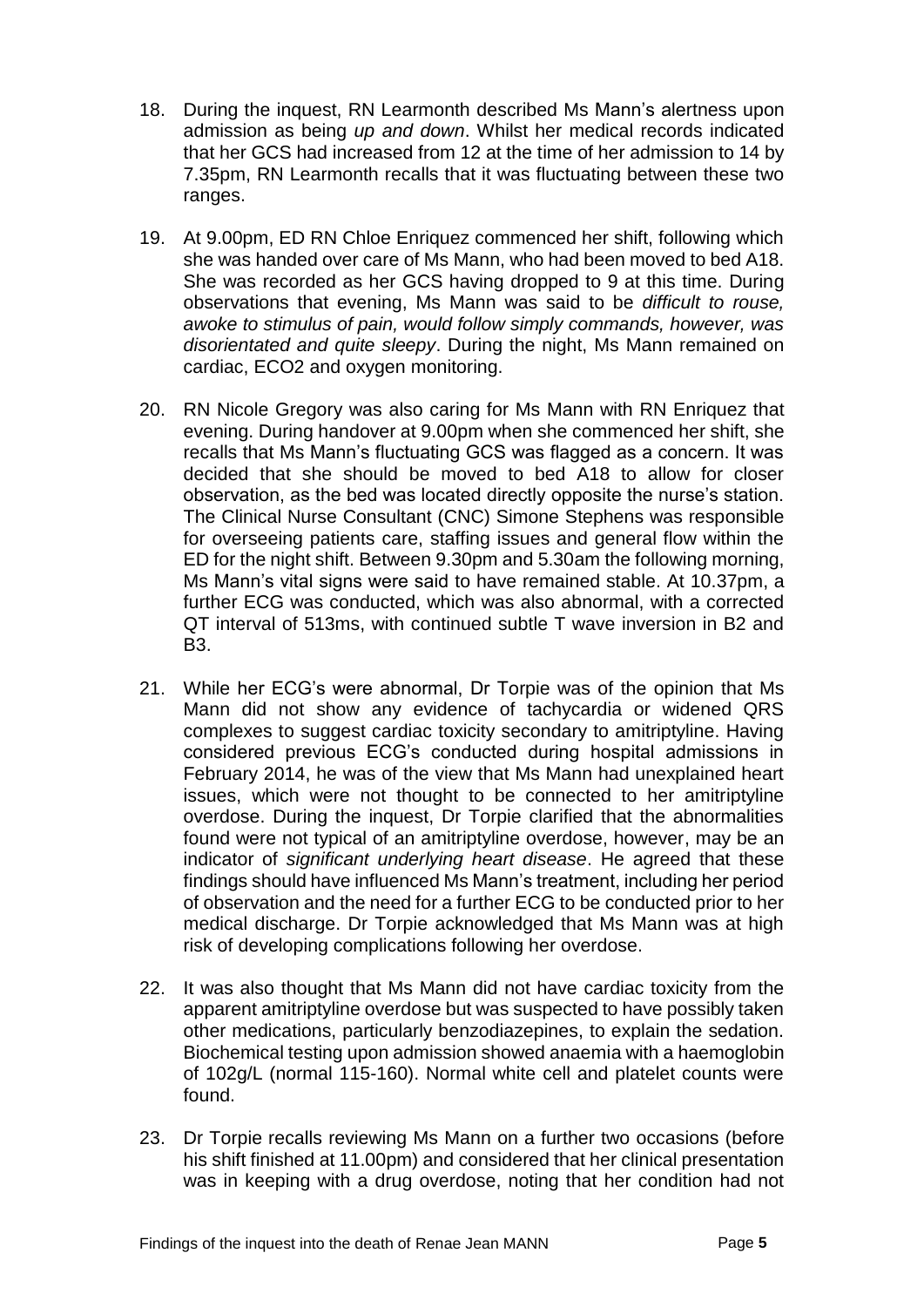appeared to have deteriorated further. It seems that the plan was for Ms Mann to continue to be observed in the ED with continuous cardiac monitoring and IV fluids, with a mental health assessment to be conducted when she was fully conscious (GCS 15).

- 24. At 10.30pm, Ms Mann's care was handed over to Emergency Registrar, Dr Rachel Atkins and Dr Larissa Snaith by Dr Torpie. According to Dr Atkins, she was *handed over a large number of patients from the late shift and the A&E was at capacity. I believe I was the only senior registrar servicing these patients.*
- 25. According to Dr Atkins, she was advised of the following in relation to Ms Mann during handover*:-*

*Ms Mann had been found by her daughter difficult to rouse at 800 in the morning of May 13 2014. Her daughter had gone to work and come home at 1800 and found she had not moved and had her brought to hospital. It was thought that she had taken an overdose of amitriptyline of unknown dose and possibly desvenlafaxine sometime before 0800 in the morning. I was handed over that her blood tests on admission had been essentially normal and her ECG's were essentially normal. I was not made aware that an amitriptyline level had been undertaken. I do not recall seeing the ECG's myself. The plan was to observe her monitored until she was GCS 15 (alert and normal behaviour) after which she would require mental health assessment which usually occurs in the mental health rooms*

- 26. Dr Torpie claims that, based upon Ms Mann's abnormal ECG's and the likelihood she had ingested amitriptyline, he had requested that she continued to be monitored. He does not recall providing specific advice as to when monitoring could be discontinued, however, is of the view that it would have been appropriate to continue until the ECG normalized or the period of risk was clarified with the patient when she was more alert and could provide information as to the time and amount of medication taken. He recalls that he had observed Ms Mann on a few occasions over the course of the evening, and she had appeared to be waking up. Dr Torpie was of the view that she should continue to be monitored until she had clinically improved, that is, with normal blood pressure and a normal pulse rate. He noted that it would have been beneficial for a further ECG to be conducted before Ms Mann's monitoring was discontinued to ensure it had normalized. At the inquest, Dr Torpie indicated that he had anticipated Ms Mann would make an uneventful recovery.
- 27. Dr Atkins further recalled that at the time of handover, Dr Torpie requested that a troponin test be added to Ms Mann's blood testing, as this had been omitted during the initial assessment. At inquest, Dr Torpie explained that he thought this test was necessary to assist in explaining the subtle T wave inversion in B2 and B3 seen in Ms Mann's current ECG, as opposed to those conducted in February 2014. He noted that whilst these changes were not typical of an amitriptyline overdose, he had hoped that a troponin test may assist in determining their significance, and whether there was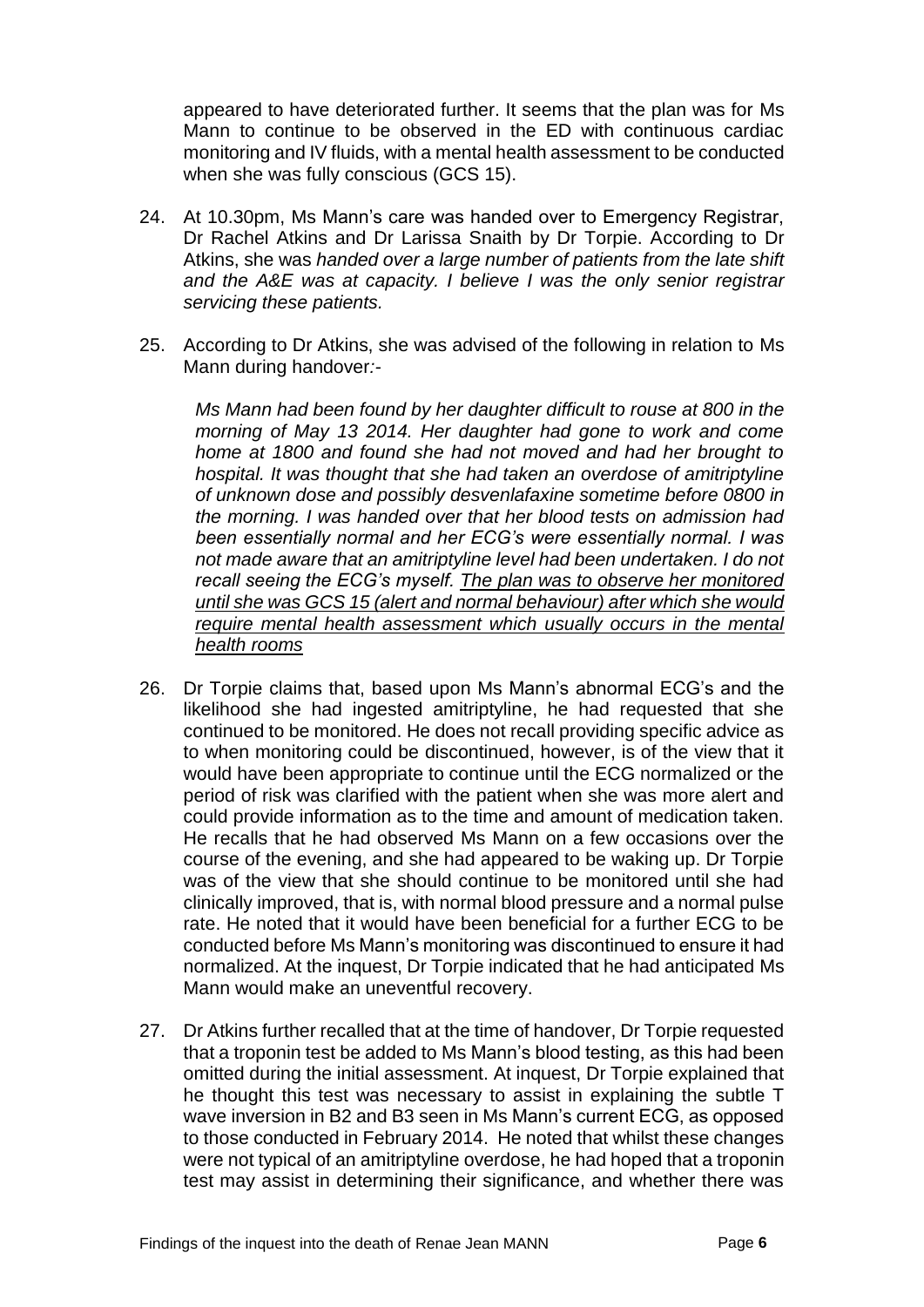cardiac strain. Had the results of the initial troponin test raised any concerns by indicating an elevation, a further repeat test would have been necessary.

- 28. Whilst Dr Atkins did print out the request for the troponin test, she was distracted by questions from other staff in relation to other patients, and the pathology form was never sent to the laboratory. Dr Atkins notes that the medical tests undertaken had been completed prior to her shift commencement, and handed over to her as *essentially normal with no concerning features*. At inquest, she clarified that she understood this to mean that she had not demonstrated any acute changes, which would be associated with amitriptyline overdose on the ECG's. Furthermore, she understood that the continuous cardiac monitoring showed no arrhythmias or changes whilst Dr Atkins was managing Ms Mann. At handover, she claims that she was not made aware that an amitriptyline level had been ordered.
- 29. Dr Atkins recalls consulting with Ms Mann on two occasions during the shift before she was transferred to the MH assessment pods. Firstly, during the initial handover at around 10.30pm when she recalls Ms Mann appeared to be sleepy but able to cough on command. Dr Atkins recalls conducting a brief physical assessment where it was found that she had a pressure area on her left collar bone, but no other evidence of injury.
- 30. At around 1.20am, RN Enriquez assessed Ms Mann's GCS to be 11/15, which was an improvement on her level of consciousness from the previous evening. Her pupils were size 3 and reactive. RN Enriquez also recorded a set of vital signs, which were regularly being monitored by the observation machine Ms Mann was connected to. Oxygen was also being administered by way of nasal prongs at 3L/min.
- 31. At 2.50am, RN Jerusha Morris, who was also responsible for caring for Ms Mann in the acute area, recalls that she requested a glass of water. She expressed confusion as to why she had been brought into hospital, and what had occurred the previous day. When RN Morris mentioned that she may have overdosed, Ms Mann allegedly became quite distressed and denied that she had tried to overdose. Dr Atkins conducted a 'brief examination' of Ms Mann again at around 5.00am on 14 May 2014, during which she had pushed herself up into a sitting position on the bed and was drinking a cup of water and had a GCS of 15.
- 32. At 5.30am, RN Enriquez took Ms Mann's vital signs and assessed her GCS as 14/15. She had no complaints of pain at the time, with a respiratory rate of 18, and blood pressure 135/77. Ms Mann was said to be quite tearful, however, and questioned why she had been brought into hospital. She continued to be appear confused, although denied having taken any tablets deliberately, and apologised for wasting the staff's time. By this stage, Ms Mann did not require any oxygen therapy. RN Enriquez was not involved in the transfer of Ms Mann to the MH assessment rooms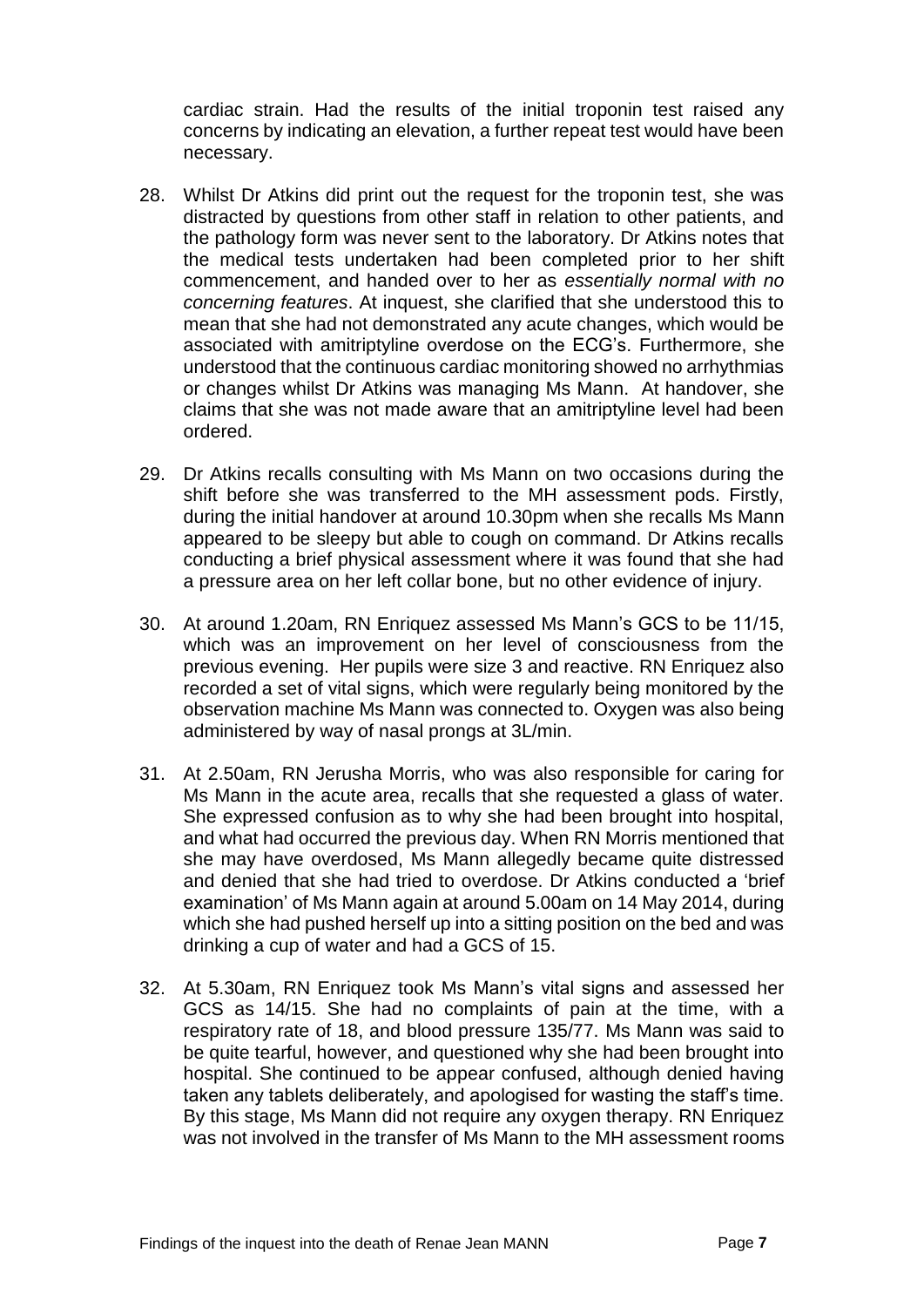- 33. RN Gregory recalls that during one Pod round conducted that shift, the possibility of moving one patient to a less acute area was discussed with CNC Stephens and Dr Atkins. At this time, Ms Mann was identified as a suitable candidate, if the need arose (i.e. Code Brown). It was felt, however, that it would be in her best interests to remain in the acute area until the day shift staff commenced (around 6/6.30am), with suggestion that she may be at risk of having a seizure and the MH rooms were quite isolated. According to CNC Stephens, it was decided that as Ms Mann had remained stable overnight she could be discharged to the MH unit, so long as her ECG was satisfactory and she remained haemodynamically stable. During the inquest, CNC Stephens clarified that this necessitated the need for a further ECG to be conducted prior to Ms Mann being medically discharged.
- 34. During the inquest, RN Gregory recalls that Ms Mann's condition seemed to improve throughout the course of her shift, and she describes her as responding appropriately to staff towards the early part of the morning. That being the case, she recalls having had a discussion with CNC Stephens and Dr Atkins at around 5.30am in relation to patient movements, where it was decided that Ms Mann should remain in the acute area of the ED until the morning shift staff commenced, as she had been *labile with her GCS overnight*. She agreed that there was concern as to moving Ms Mann to a secluded area, which was thought not to be in her best interest at the time, due to her altering level of consciousness.
- 35. Ms Mann is said to have remained on full non-invasive monitoring, including cardiac monitoring until her transfer to the MH assessment room. Dr Atkins recalls having had two conversations with CNC Stephens regarding Ms Mann's suitability for transfer to the MH assessment rooms. Initially, sometime early in the morning on 14 May 2014, Dr Atkins requested that Ms Mann remain in the emergency department for further observation as she was still drowsy. At 5.00am, Dr Atkins asked for Ms Mann to be monitored for a further hour to ensure she was stable and had a GCS of 15, before being moved to the assessment room. At this time, Ms Mann had been in the emergency department for around 11 hours fully monitored, which was thought to be around 22 hours since ingestion of the medication. Dr Atkins states that:

*It is normal practice to observe amitriptyline overdose patients for 6 to 12 hours post ingestion time until their ECG's are normal and they clinically improve. I had been handed over that Ms Mann's ECG's had been normal and she clinically improved throughout my shift with no arrhythmias or changes on cardiac monitoring.*

36. At around 6.00am on 14 May 2014, a motorbike trauma patient presented to the ED requiring assessment, as did a child with difficulties breathing. At some time, whilst Dr Atkins was attending to these two patients, she was advised by RN Morris that Ms Mann had continued to improve and was asked whether she could be transferred to the MH assessment rooms. This was done before Dr Atkins was able to observe her directly,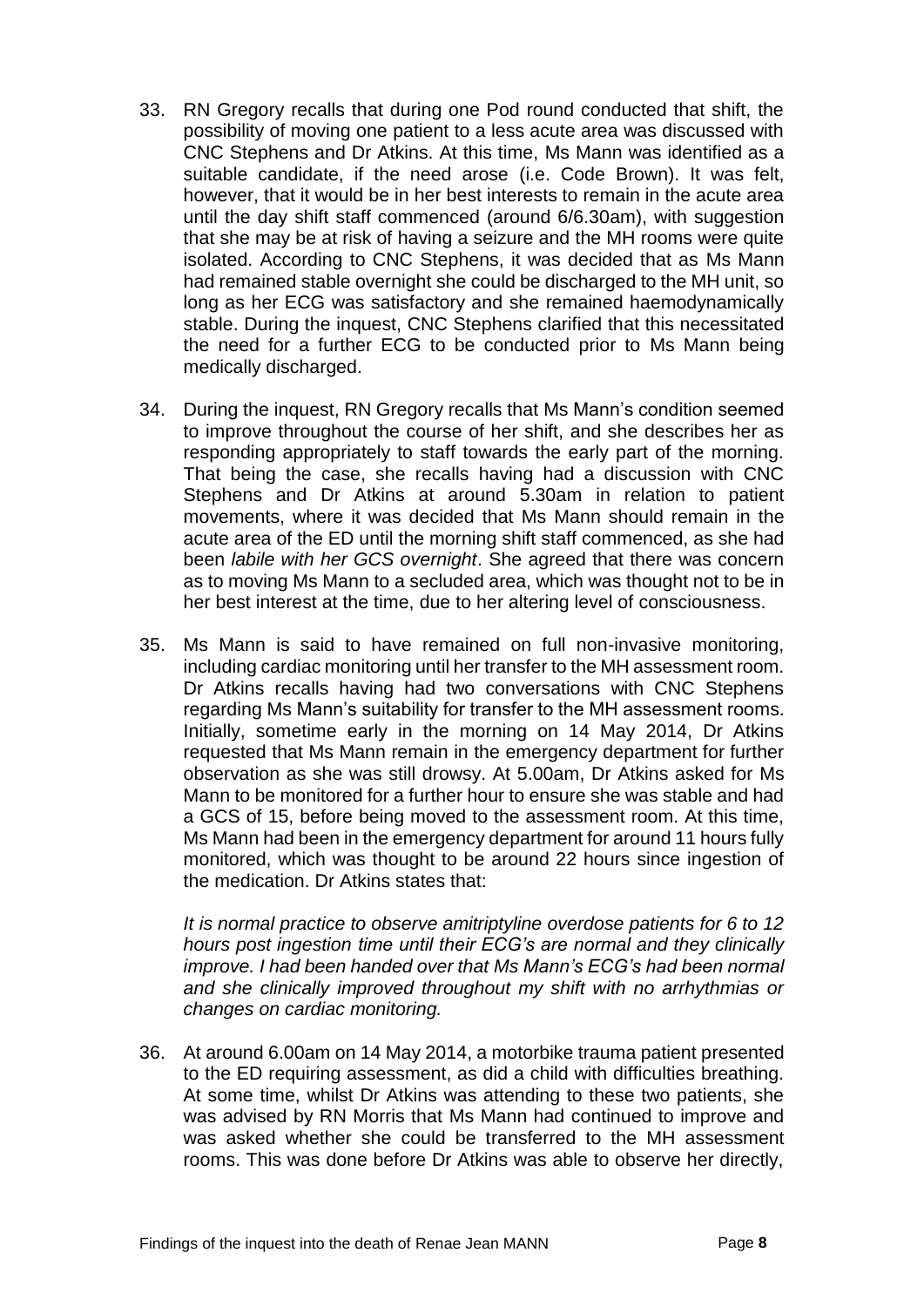as she was still attending to the recent trauma patient arrivals. Dr Atkins confirmed that Ms Mann could be transferred. She states that:

*It is accepted practice in a busy Emergency Department to rely on other clinical staff to be able to alert senior staff to any form of patient deterioration or any concerns regarding a patient's clinical condition.*

- 37. In relation to use of the MH assessment rooms, Dr Atkins claims that it was her understanding that patients had to be medically cleared of acute medical issues before being transferred. Dr Atkins claims that at no time did any staff indicate to her that Ms Mann was not behaving normally, or expressed any concerns that she may not be fit for transfer.
- 38. During the inquest, Dr Atkins acknowledged that had she considered Ms Mann's previous ECG's from her prior admissions and those taken earlier in the evening, she would have,---

…*been more task focused when I was asked to do the troponin, because I* would've wanted to know if there'd been any kind of heart muscle *damage associated with that change. And I would have been less likely to discharge her at daylight…to the mental health room.* 

*Okay. And why is that? ---Because she would've required a second troponin to see whether it was changing or not.* 

*Yes? --- And I would've been discussing her further investigation, if any*  was required, with the medical doctors. But I don't know what their *response would've been.* 

*But you would've thought those further investigations were necessary before she was medically cleared; is that right? --- Yes, I would've.*

*Would you have thought a further ECG was necessary? --- If I'd realised, I* would've done another one, but because I didn't realise, I didn't think it *was an absolute necessity because she would continue to improve all night.*

- 39. Dr Atkins acknowledged that with the benefit of hindsight having now considered the ECG's conducted, Ms Mann was prematurely discharged from the acute area of the ED to the MH Assessment Unit. Since Ms Mann's death, Dr Atkins has made a number of changes to her personal practice when dealing with patients, including measures to ensure tests are followed up, the need to observe patients prior to discharge and also keeping patients in acute areas longer for further observation if necessary.
- 40. As to the need to record a patient's condition, Dr Atkins claims that it was not 'usual practice' at the time of the incident to document this in the medical notes if the patient's clinical course was progressing as expected. Accordingly, as Ms Mann's condition had followed the anticipated clinical course, Dr Atkins did not make any notes regarding her condition. She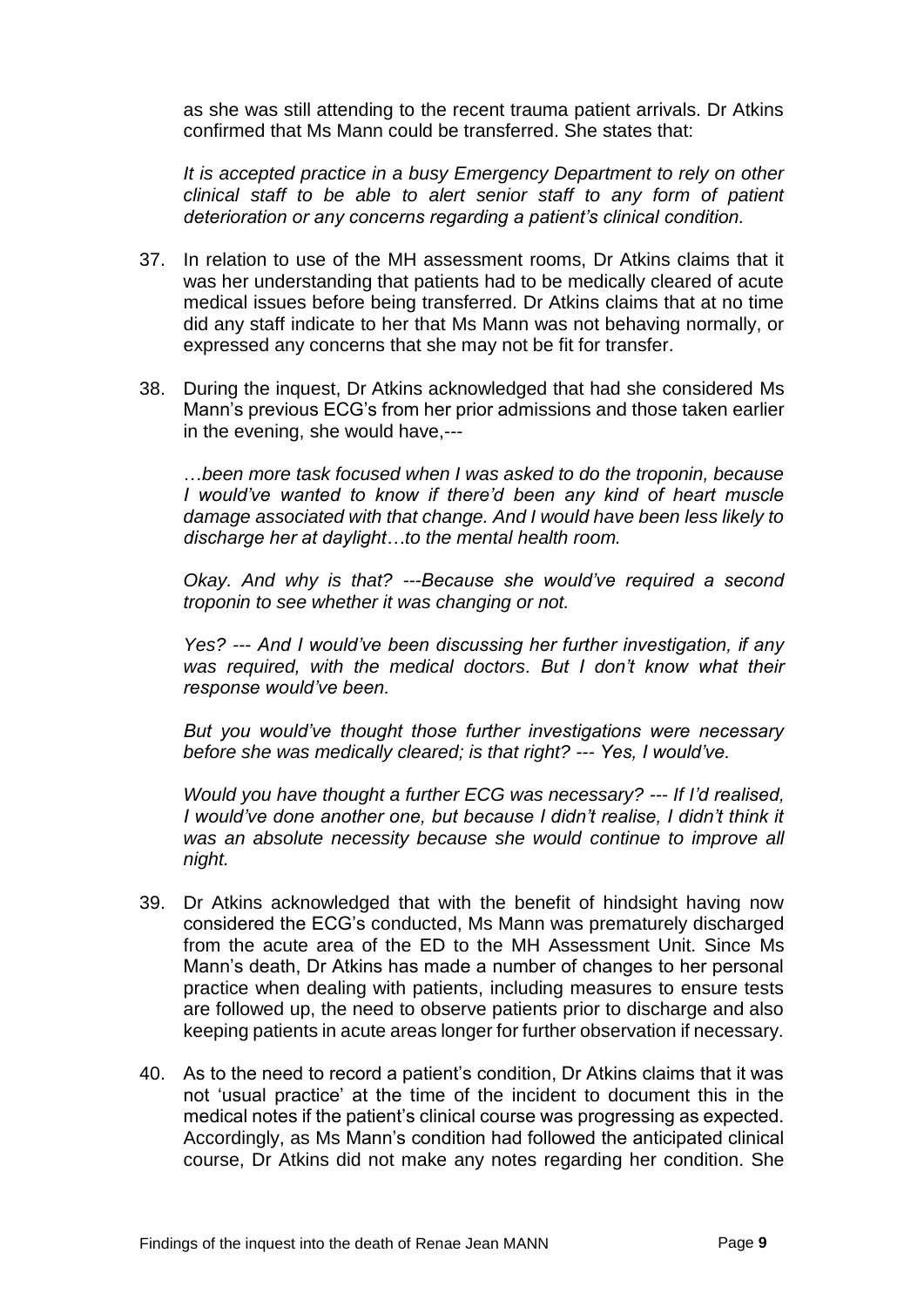did, however, make personal notes about her care of Ms Mann on 15 May 2014, following her death, from which she drafted her statement.

- 41. During the inquest, it became clear that at the time of Ms Mann's death, medical clearance of a patient from the acute area of the ED was not required, either by way of a formal policy or established practice, to be documented in the records or by way of a completed form.
- 42. In relation to the duration for which Ms Mann was observed prior to her medical discharge from the ED, Dr Torpie acknowledged during the inquest that she was at a high risk of developing complications following her overdose, which merited her being observed for a longer period of time before being cleared. He clarified, however, that based upon other clinical factors, and the fact that she had no signs of tachycardia or progression of changes on the ECG, her observation for 12 hours in the ED was reasonable.
- 43. At around 6.00am, RN Morris removed Ms Mann's indwelling catheter and contacted the MH unit to handover her care. At the time, she was awake and alert.

#### <span id="page-10-0"></span>**Transfer to the Mental Health Assessment Unit**

- 44. The MH assessment unit is located within the ED of the GCUH, and consists of three MH assessment rooms. It is a secluded and isolated area, which can only be accessed by swipe card. It is intended to be used to house patients who have been medically cleared or are medically fit and awaiting a MH assessment. The level of monitoring required of a patient in the unit is dependent upon whether they are admitted voluntarily or by way of an involuntary order. The applicable Mental Health Nurse Guidelines Protocol in effect as of 2014, stipulated that unless a patient was mandated to have 15 minutes observations taken by way of an involuntary order, then only four hourly observations were required to be documented.
- 45. In 2014, a MH Health Liaison Nurse and an Assistant in Nursing (AIN) were allocated to manage the unit each shift, performing different roles. The RN was required to liaise with medical doctors and the MH team to facilitate patient assessments and interviews, admissions and discharges, as well as overseeing, managing and monitoring patient activity within the MH assessment area of the ED. The AIN was required to provide assistance to the RN, and monitor the three MH assessment rooms via CCTV footage.
- 46. At around 6/6.20am, RN Raelee Jeffs, who was allocated to the MH assessment unit of the ED for the night shift commencing on 13 May 2014 (9.00pm to 7.30am), received a call from RN Morris and was advised that Ms Mann was to be transferred to the MH area having been medically cleared. AIN Margarita Molina was also allocated to assist RN Jeffs in the MH assessment unit that shift. During the inquest, AIN Molina acknowledged that she had never been trained on how to observe CCTV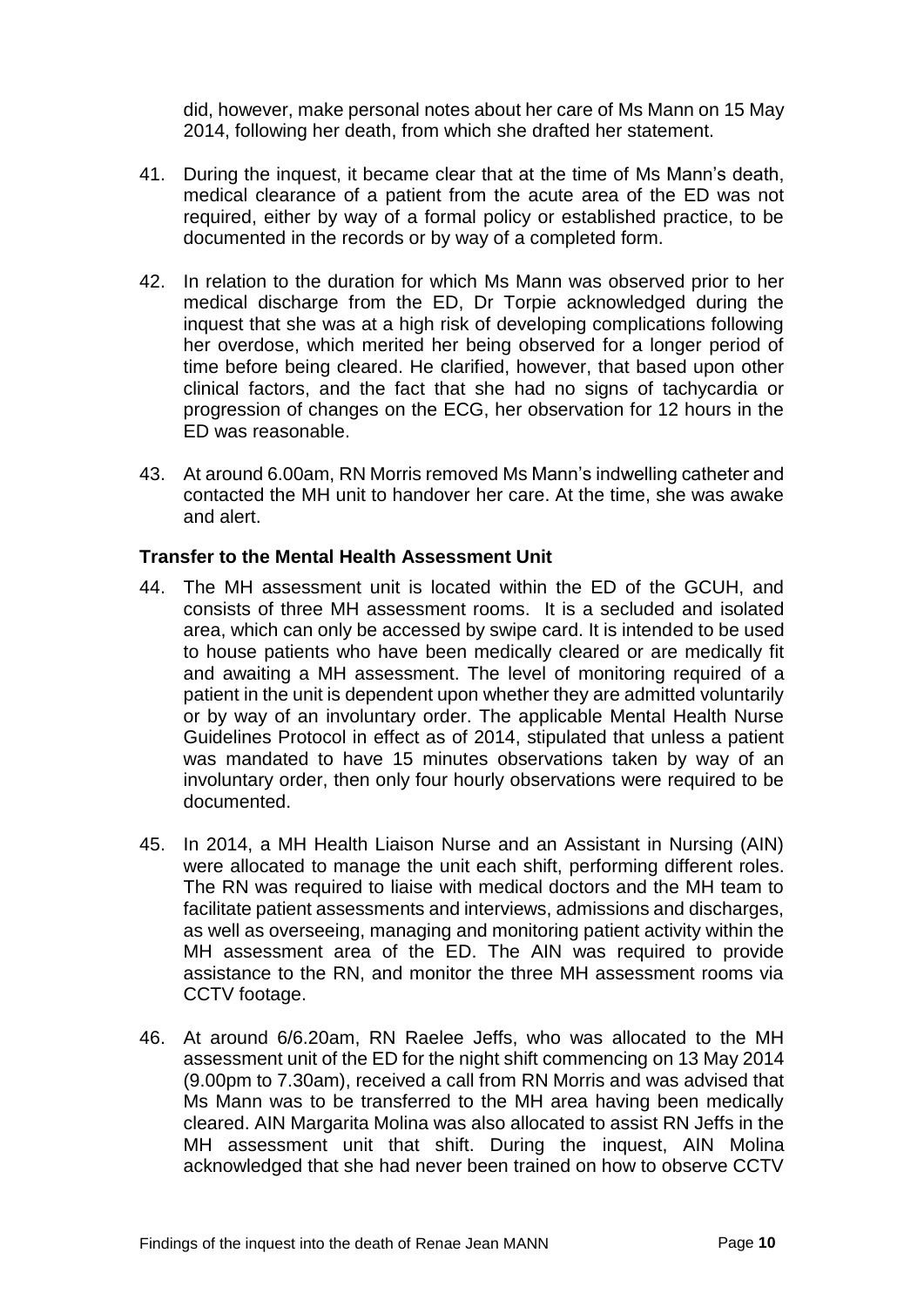footage. Whilst it wasn't the duty of the primary RN to watch the CCTV, according to AIN Molina this did sometimes occur as the RN used to be seated next to the AIN. RN Jeffs acknowledged in her evidence that whilst the RN may incidentally view some of the CCTV footage, they have other discrete tasks, which they were required to attend to separate from the AIN.

- 47. At around 6.10am, the night clinician on shift for the Acute Care Team, Psychologist Carla Ferrari was called by RN Jeffs to advise that Ms Mann had been medically cleared and would soon be moved from the acute area of the ED to the MH assessment pod. Ms Ferrari received a further call at 6.20am from RN Jeffs confirming Ms Mann was now in the MH area. She described Ms Mann as 'quite bizarre', and explained that she had become teary when told that she was not guaranteed admission to the MH unit. It was determined that a comprehensive psychiatric assessment needed to be conducted, as Ms Mann had only recently moved to Queensland from New South Wales, and as such, this should be conducted by the morning shift clinicians, who were due to commence at 7.20am.
- 48. At around 6.30am, RN Jeffs collected Ms Mann from the Acute Pod with the assistance of wards man, Mr. Andrew Knight. RN Jeffs describes Ms Mann as drowsy but coherent. According to Mr. Knight, she was mumbling incomprehensibly and talking to the nurse when he arrived. When he assisted her to sit in a wheelchair, she appeared to be 'high stepping' whilst walking. At one point during transfer, Ms Mann is said to have leant forward whilst seated in the chair, and Mr. Knight placed his hand on her shoulder to steady her. He placed her in a stationary chair in the MH Assessment Unit, before returning to the ED.
- 49. Initially, Ms Mann was placed in an interview room (with no CCTV available) in the MH area. RN Jeffs claims that when she explained that Ms Mann was to remain in the area until being psychiatrically assessed, she allegedly became *verbally aggressive (yelling in a loud voice) and stated that she wanted to be admitted and taken upstairs*. AIN Molina also claims that she heard Ms Mann *screaming and verbally abusing Ms Jeffs*. RN Jeffs states that she tried to *deescalate the patients behaviour* by providing her with her belongings, which included her clothing, and offering her some food and a coffee. She claims that Ms Mann then,

*…stood herself up off her wheelchair, picked up a cup off the floor specifically showing me, how much milk she would like in her cup. I went to the staff room (approximately 10 metres away) and proceeded to make her a cup of coffee. On return to the room, patient was sitting in the chair (she had walked from the wheelchair to the chair, which was in the room), and I gave her the coffee… I returned to the mental health office, which is approximately 5 metres away, where I contacted Karla (Mental Health Nurse) that she was from NSW, to see if we could get any information on her, which Karla informed, because she was from NSW, we had no access to the information. I also informed Karla of her agitated behaviour. I went back to the interview room with Margarita (AIN) where Renae was, and*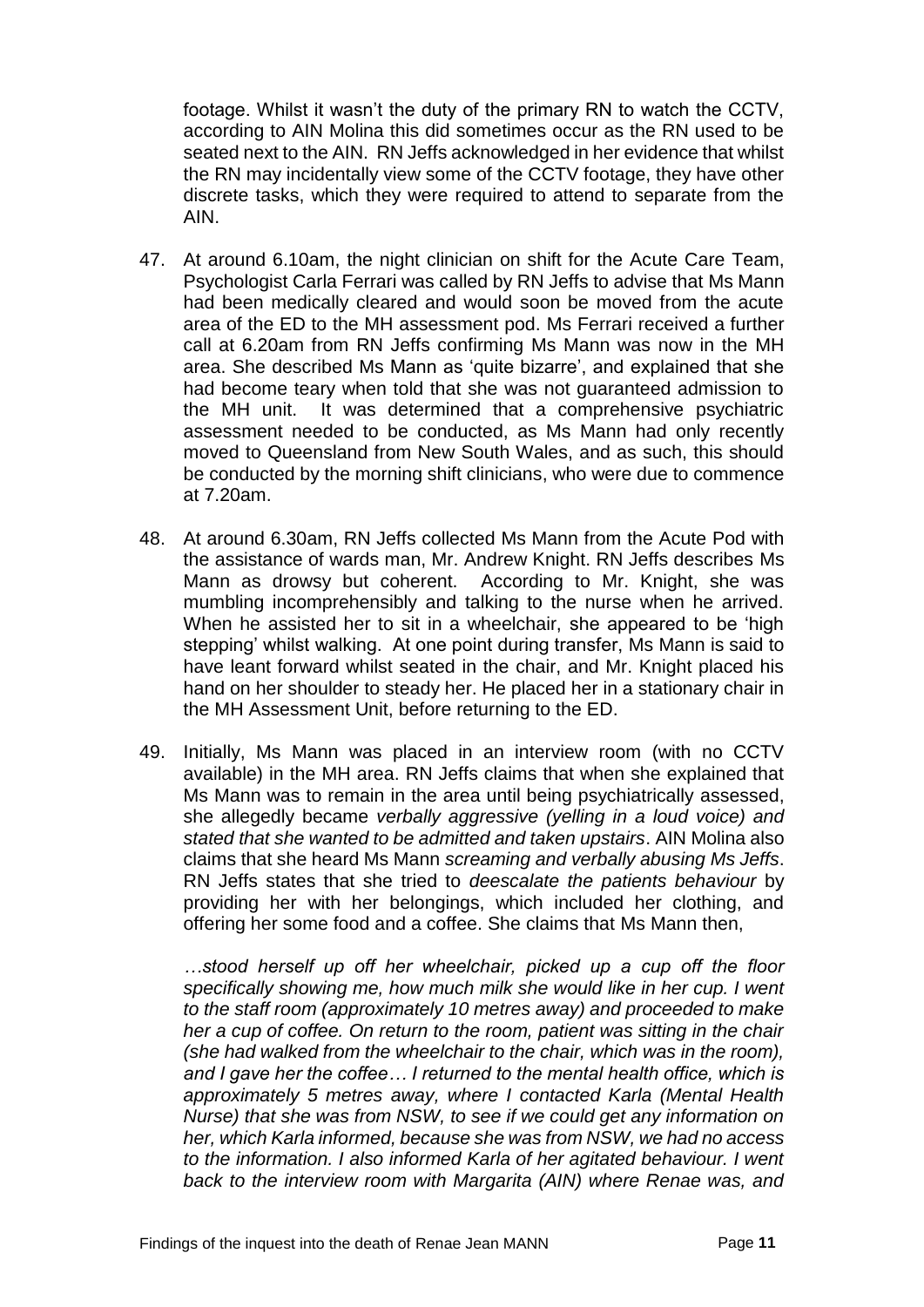*informed her, that EPS would be around approximately 0800hr, and asked her, would she like to lay down. She replied, 'yes'. She walked to the safe room (with Margarita and I present) where she sat on the bed. This room has a camera and can be monitored. I left the door opened so she could walk in and out, and she could come and knock on the door at any time, if she needed anything.* 

*At this time, I reassured her that EPS would be coming to assess her. At this time she became verbally aggressive again and yelling out. To help de-escalate this situation, we offered her warm blankets and tried to settle her down…She remained sitting up in bed, so we assisted her to lay down, and advised her to have a rest and get some sleep until the EPS arrived to assess her. I moved the pillow, to place her in a more comfortable position, put warm blankets over her, but she remained verbally aggressive, stating, she wanted to be admitted and taken upstairs. At approximately 0700hrs, she rolled onto her left hand side, which we viewed from the camera (in the safe room) and appeared comfortable. At approximately 0710hrs, I handed over to morning staff. Believing she had settled down and gone to sleep…*

- 50. According to AIN Molina, when she heard Ms Mann verbally abuse RN Jeffs she went into the MH assessment interview room where she saw her *slogging her body, refusing to sit up*. During the inquest, AIN Molina confirmed that she had observed Ms Mann deliberately waving and flailing her arms around. RN Jeffs was said to have been offering her coffee and something to eat to try and help her calm down. She suggested to RN Jeffs that Ms Mann be moved to another room where she could monitor her via the security camera. AIN Molina claims that Ms Mann, *was capable of walking to this new room on her own with minor assistance or direction from Andy the Wardie.* She placed two blankets on Ms Mann, before returning to watch the monitoring screens. She claims that she saw her reposition her body from sleeping on her stomach to face the wall lying on her side.
- 51. From the CCTV footage, AIN Molina is last seen to leave Ms Mann's room at 6.33am.
- 52. MH RN Rheanna Bender commenced her shift at 7.00am on 14 May 2014. AIN Rebecca Cross also commenced her shift at 7.00am that morning. During her handover that morning, which went from 7.10– 7.20am, RN Bender was advised that Ms Mann had presented with an intentional overdose of amitriptyline and was medically cleared by an emergency doctor after around 16 hours of observations, before being transferred to the MH assessment pod at 6.00am that morning, awaiting an assessment by Emergency Psychiatric Service. She was advised that Ms Mann had also been *combative and non-compliant when first entering the mental health pod, however, shortly settled and was observed sleeping in bed on last round/CCTV.* At the time of the handover, Ms Mann was said to have been observed by the regular AIN through CCTV to be sleeping in the prone position.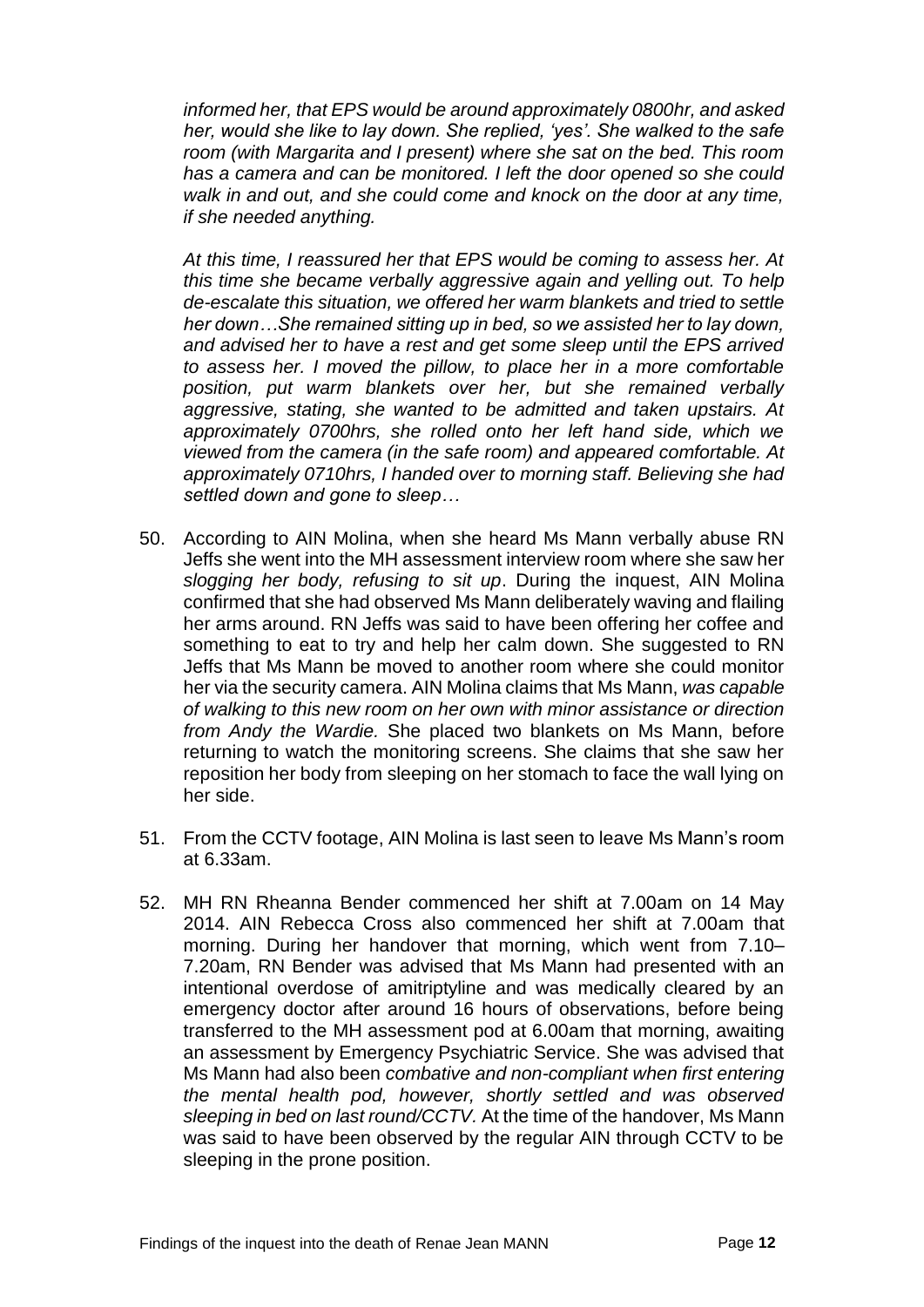- 53. At around 7.20am, Ms Mann's mother, Lynette called the MH assessment pods to inquire about her daughter. RN Bender advised that she was presently sleeping, and was awaiting assessment by emergency psychiatric service. Following this call, RN Bender commenced orientating an agency AIN to the MH assessment pod. At this time, AIN Cross went into Ms Mann's room to adjust her blankets, as part of her body appeared to be exposed via the CCTV stream. She noticed that Ms Mann appeared to be unwell and was unresponsive. She claims that she touched Ms Mann, however, could not tell if she was breathing. She called for assistance, at which time RN Bender went into Ms Mann's room. A code blue was subsequently activated, as Ms Mann had an absent respiratory rate and was unresponsive to sternal rubbing. During the inquest, AIN Cross indicated that she was not required to be trained in basic life saving measures to perform her role as an AIN in the MH assessment area.
- 54. Ms Mann was moved to a flat prone position, with the emergency trolley called in and CPR commenced. A specialist team arrived a short time later and took over management of the resuscitation effort. Ms Mann was moved to the resuscitation bay for further treatment.
- 55. Blood tests taken shortly after Ms Mann was declared deceased showed a markedly abnormal biochemistry with high sodium and potassium and glucose levels, marked decrease in the total protein from the time of admission from 61 to 39g/L (normal 60-83), and marked elevation of alanine and aspartate transaminase from normal levels to 3710 and 4670 U/L respectively. Ms Mann's calcium level was also low with raised phosphate and magnesium levels and high osmolality (which had previously been normal). Her cardiac troponin level at this time was 0.42mg/L. A full blood count showed a fall in haemoglobin to 80g/L, and although the white cell count was not elevated mild toxic changes were noted. Coagulation screen showed mild elevation of all parameters.

# <span id="page-13-0"></span>**CCTV from the MH assessment room**

- 56. CCTV footage from the MH assessment room shows Ms Mann enter at 6.30am. She appears to be somewhat unsteady on her feet, and is escorted into the room by RN Jeffs and a wardsman. She can be seen to be shuffling. They assist her to sit on the side of the bed. AIN Molina enters the room at 6.31am. RN Jeffs subsequently leaves the room to retrieve Ms Mann's belongings, during which she can be seen to slump forward into a hunched position in what appears to be an involuntary manner. AIN Molina is with her at the time. When RN Jeffs re-enters the room at 6.31.40am, Ms Mann is still slumped over and she assists her to lie down on her back on the bed. She can be seen to have her arm awkwardly hanging off the bed. RN Jeffs then pulls Ms Mann by her ankles so she is positioned further down the bed. RN Jeffs leaves the room to retrieve a packet of sandwiches and a drink, which she places on the floor by the head of the mattress before leaving the room at 6.32.28am.
- 57. At this time, Ms Mann is lying on her back with her arm still hanging off the bed. AIN Molina re-enters the room a short time later to provide her with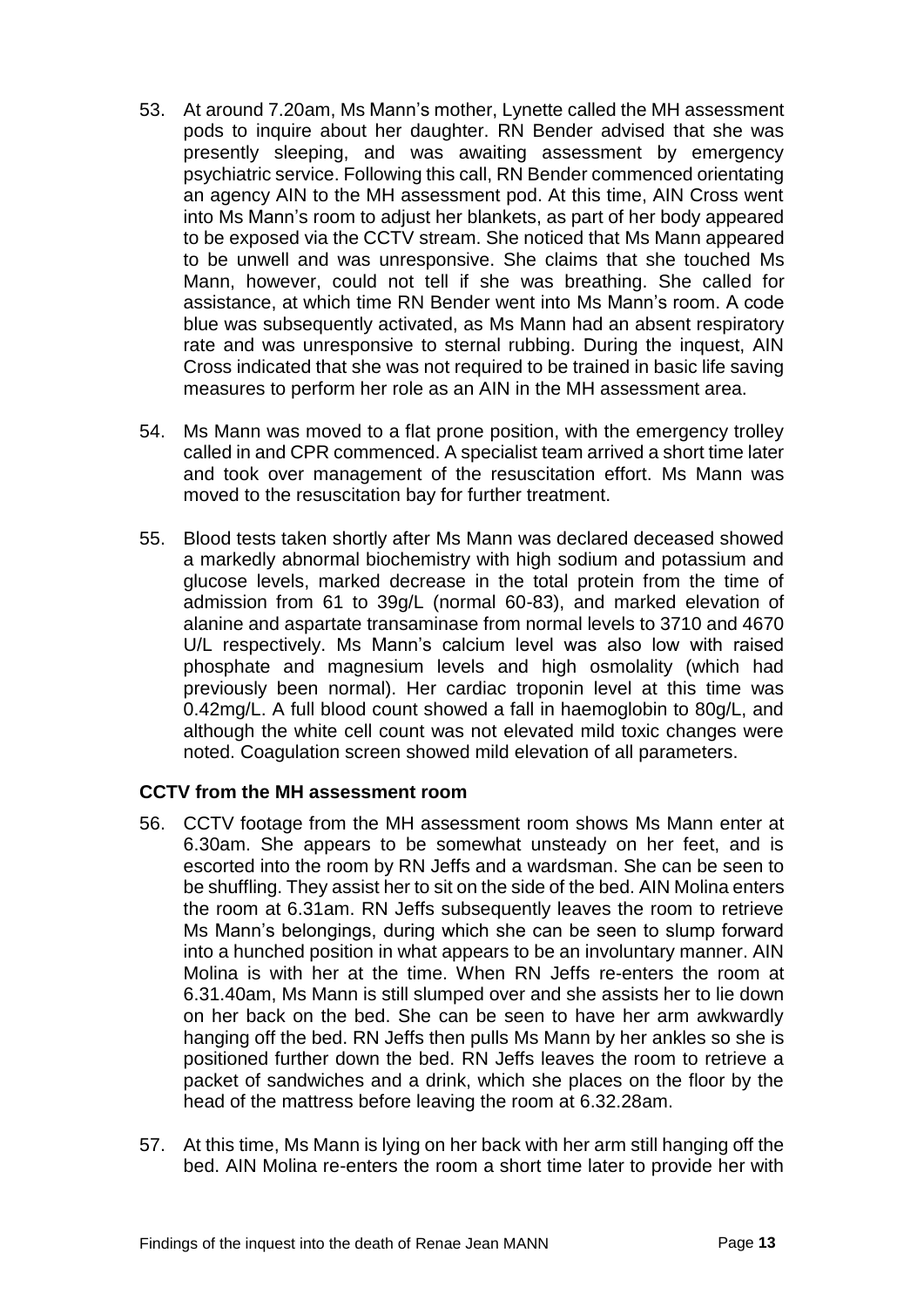further blankets. She exits the room at 6.33.14am. No staff return to Ms Mann's room following this time. She can be seen to make a number of attempts to sit up, which she successfully does at 6.38am, before lying back down and eventually rolling on to her side whilst still partially covered by a blanket. After a short while, her buttocks become exposed. The last time Ms Mann can be seen to move or take a breath is at 6.49am, following which there is no evidence of movement or respiration. A staff member does not enter the room again until 7.33am, where it takes almost 4 minutes for her to request the assistance of other nursing staff. A Code Blue is only then called.

- 58. During the inquest, RN Jeffs explained that she was holding Ms Mann's hand and reassuring her as they entered the MH assessment room, which was her common practice. Whilst she acknowledged that on the CCTV footage Ms Mann does appear to be shuffling as she entered the room, she does not recall noticing this at the time. In relation to the apparent involuntary slump forward Ms Mann can be seen to do whilst sitting on the bed in the MH assessment room, RN Jeffs stated that at the time, she thought this movement (which she did not witness) may have been deliberate based upon her recent behaviour in the interview room. Having viewed the CCTV footage during the hearing, RN Jeffs acknowledged that she now had a different view, and with the benefit of hindsight this would have given her sufficient cause for clinical concern that she would have conducted a set of observations. RN Jeffs also acknowledged that it was not accepted clinical practice to pull a patient further down a bed by their ankles, and should not have occurred. She further agreed that she was not as astute to Ms Mann possibly suffering from medical issues, and expressed regret that now knowing the tragic outcome, she wished she had been.
- 59. During the inquest, AIN Molina was asked why she did not enter the MH assessment room to cover Ms Mann up when her buttocks became exposed. She claimed that due to Ms Mann's past behaviour, she was concerned that this may disturb her, which she thought was more important than covering her up and checking on her wellbeing. When pressed further, AIN Molina agreed that normally if she had seen that a patient had their buttocks exposed whilst asleep in an assessment room she would have covered them up to preserve their dignity. However, in Ms Mann's case, because of her alleged behaviour in the interview room earlier, she decided not to.

# <span id="page-14-0"></span>**Autopsy findings**

60. On 15 May 2014, an external and full internal post-mortem examination was performed by Forensic Pathologist, Dr Dianne Little. A number of toxicological tests were also conducted. The internal post-mortem examination revealed a mildly enlarged heart with areas of fine scarring on examination under the microscope. Dr Little noted that this condition increases the risk for development of arrhythmias, and may have allowed the development of a fatal arrhythmia at a lower blood level of amitriptyline than would usually be required.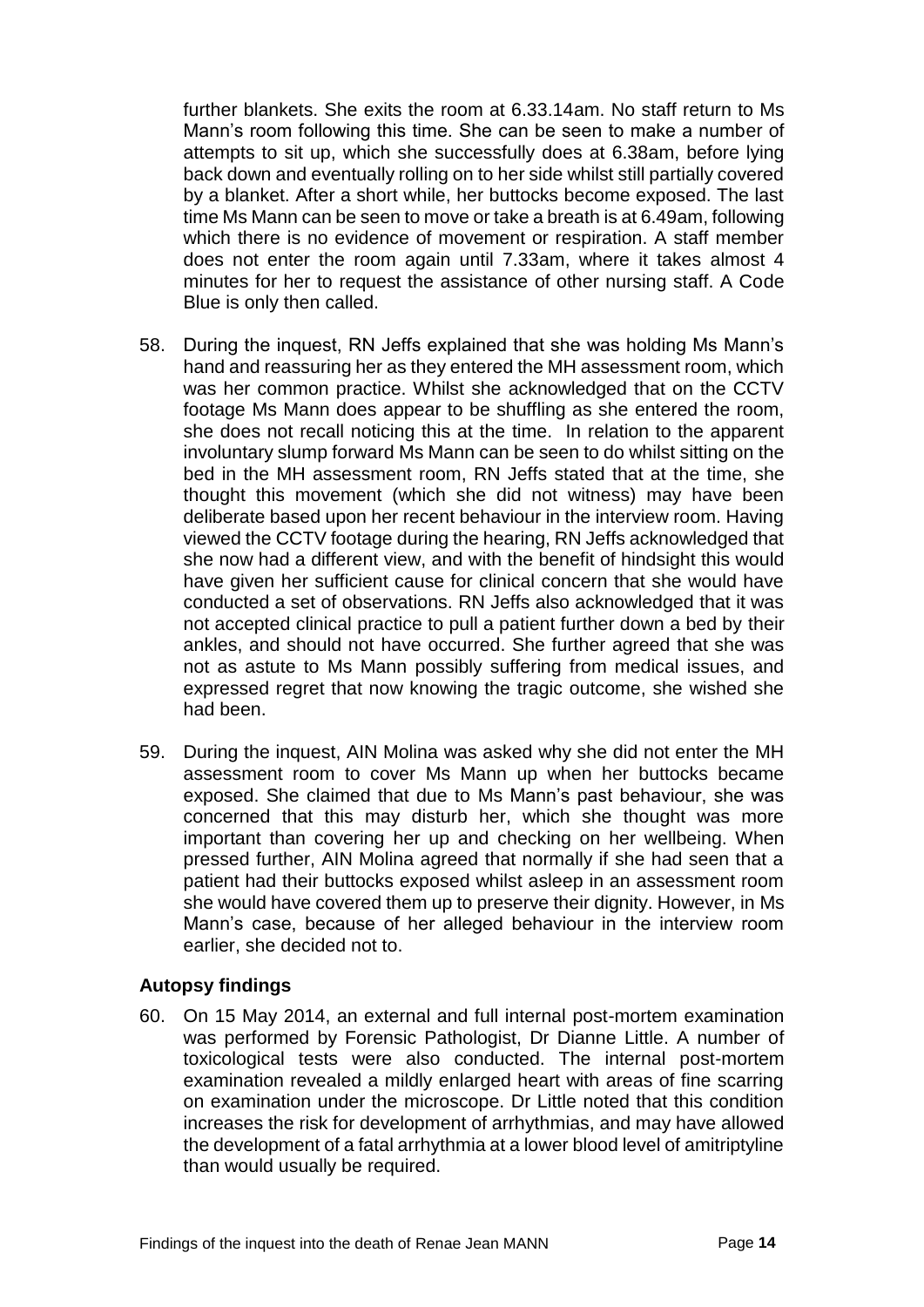- 61. Toxicological analysis of blood samples taken shortly after her admission to Hospital (7.50pm), after she was found unresponsive on 14 May 2014 (8.20am) and at autopsy, all revealed a level of amitriptyline above the reported therapeutic range. Both the amitriptyline and nortriptyline levels rose between the hospital admission sample and the sample taken after she was found unresponsive in the mental health assessment pod. Dr Little noted that while the amitriptyline level remained just below the reported fatal range, the nortriptyline level was within the reported fatal range at the time she was found unresponsive. This suggests that Ms Mann was continuing to absorb the drug during the period (although there was no tablet debris seen in her stomach or duodenum by the time of autopsy). This rise in nortriptyline level was due to a breakdown of the amitriptyline by the body.
- 62. Dr Little also noted that the levels of amitriptyline and nortriptyline detected at autopsy had been falsely elevated due to post-mortem redistribution. Therapeutic levels of the drugs diazepam, codeine and ibuprofen were also detected.
- 63. Dr Little noted that the toxic effects of amitriptyline frequently manifest as heart arrhythmias, which can be fatal. Ms Mann was investigated for evidence of cardio-toxic effects of the drug, however, was thought to have none. According to MIMS, fatal arrhythmias can occur up to 56 hours after overdose and therefore *close monitoring of cardiac function for not less than five days is advisable.*
- 64. The cause of Ms Mann's death was found to be as a result of the acute toxic effects of amitriptyline. Other significant conditions noted were cardiomegaly with interstitial fibrosis.

# <span id="page-15-0"></span>**Review by the Gold Coast Hospital and Health Service**

- 65. Immediately following Ms Mann's death, Assistant Director of Nursing at GCUH, Ms Jo-Anne Timms was responsible for conducting a review of the circumstances and identifying any deficiencies in current processes, which may require immediate rectification. In order to conduct this review, Ms Timms considered Ms Mann's records, viewed the CCTV footage and spoke to staff involved in her care and treatment.
- 66. The following deficiencies in procedures and processes were subsequently identified:
	- A lack of a bedside handover;
	- Assistant Director of Nursing role with CTC representative on handover committee;
	- Lack of workplace guideline for medical clearance need for senior medical input and consideration of ECG for all toxicology patients prior to movement to mental health pod;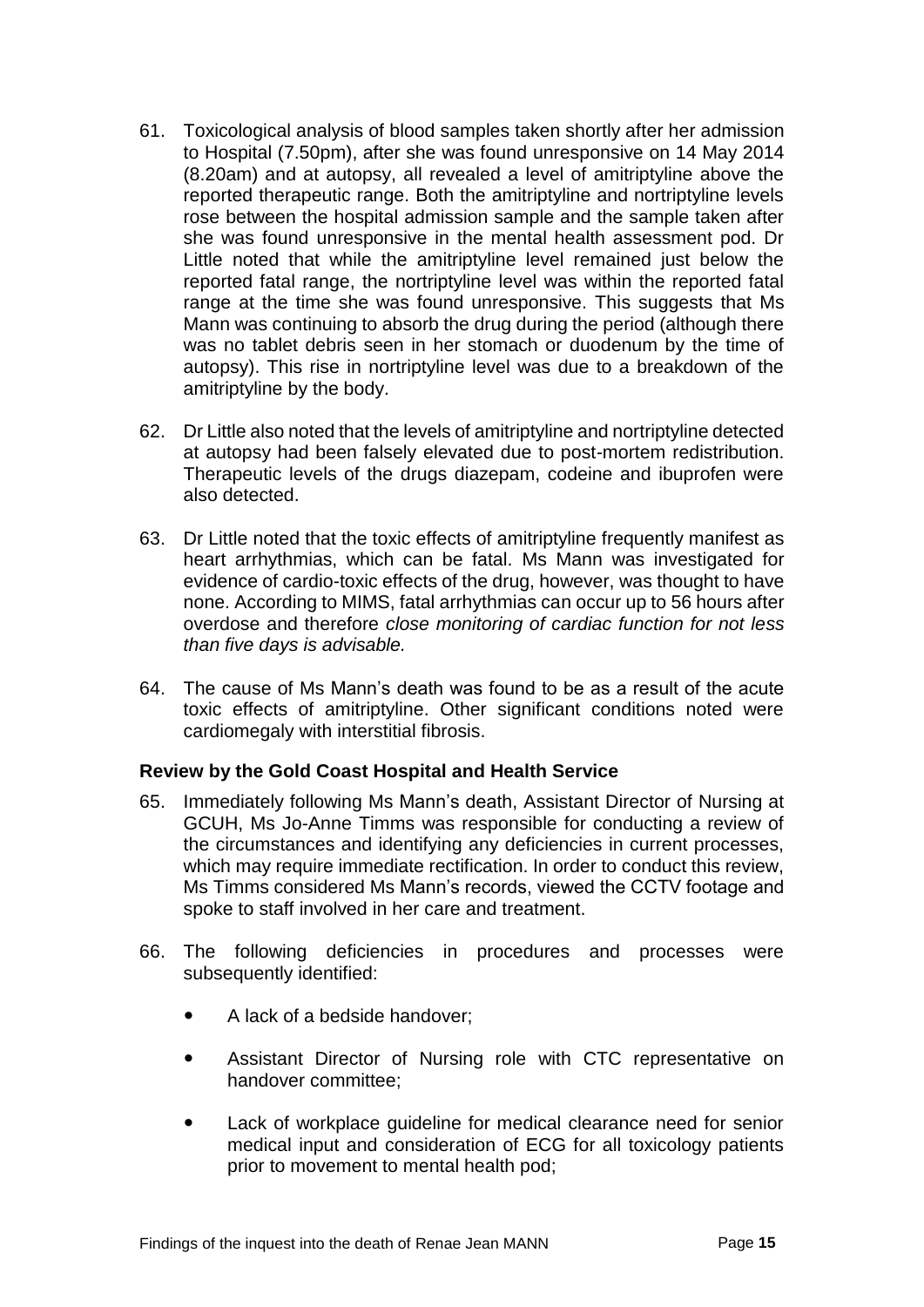- Observations of patients in behavioural pod need to be considered and documented in the patient's plan of care when they arrive in the behavioural pod;
- Educator responsible for organizing basic lifesaving training for all AIN's in ED and refresher in priorities of observation for patients in behavioural unit; and
- Review seniority or RN allocation for placement in the behavioural pod.
- 67. In addition, an interim medical clearance form for patients admitted to the ED MH Assessment unit was created, which was intended to be used on a temporary basis to ensure any discharge decisions were documented and made on a sound basis.
- 68. Given these identified concerns, on 16 May 2014, Ms Jane Hancock, the Executive Director of Operations at GCUH issued a memorandum titled, *Immediate actions to be instituted to support the management and care of patients in Safe Rooms – Emergency Departments Gold Coast Hospital and Health Service,* which stipulated that:
	- a) Constant visual observations of patients in *Safe Pods* was 'to be reinstituted pro-term';
	- b) Any staff members who have responsibility for visual surveillance of a patient in a *Safe Room* must be competent in basic life support, visual surveillance outcomes;
	- c) A bedside handover must be undertaken and documented for all patients who are being transferred to or from a *Safe Room;*
	- d) Medical clearance form must be completed prior to a patient transfer to a *Safe Room;* and
	- e) Visual surveillance outcomes are to be documented (including respiratory rate) every 15 minutes.

# <span id="page-16-0"></span>**Root Cause Analysis**

- 69. Following Ms Mann's death, a Root Cause Analysis (RCA) was conducted by the GCHHS. An RCA is a quality improvement tool, which involves a systematic process for analysing serious clinical incidents in order to identity what and why an event happened and how it could have been prevented. A report detailing the findings of the RCA was subsequently provided for the purposes of the coronial investigation.
- 70. Having considered the circumstances of Ms Mann's death, the following contributing factor and recommendation was made: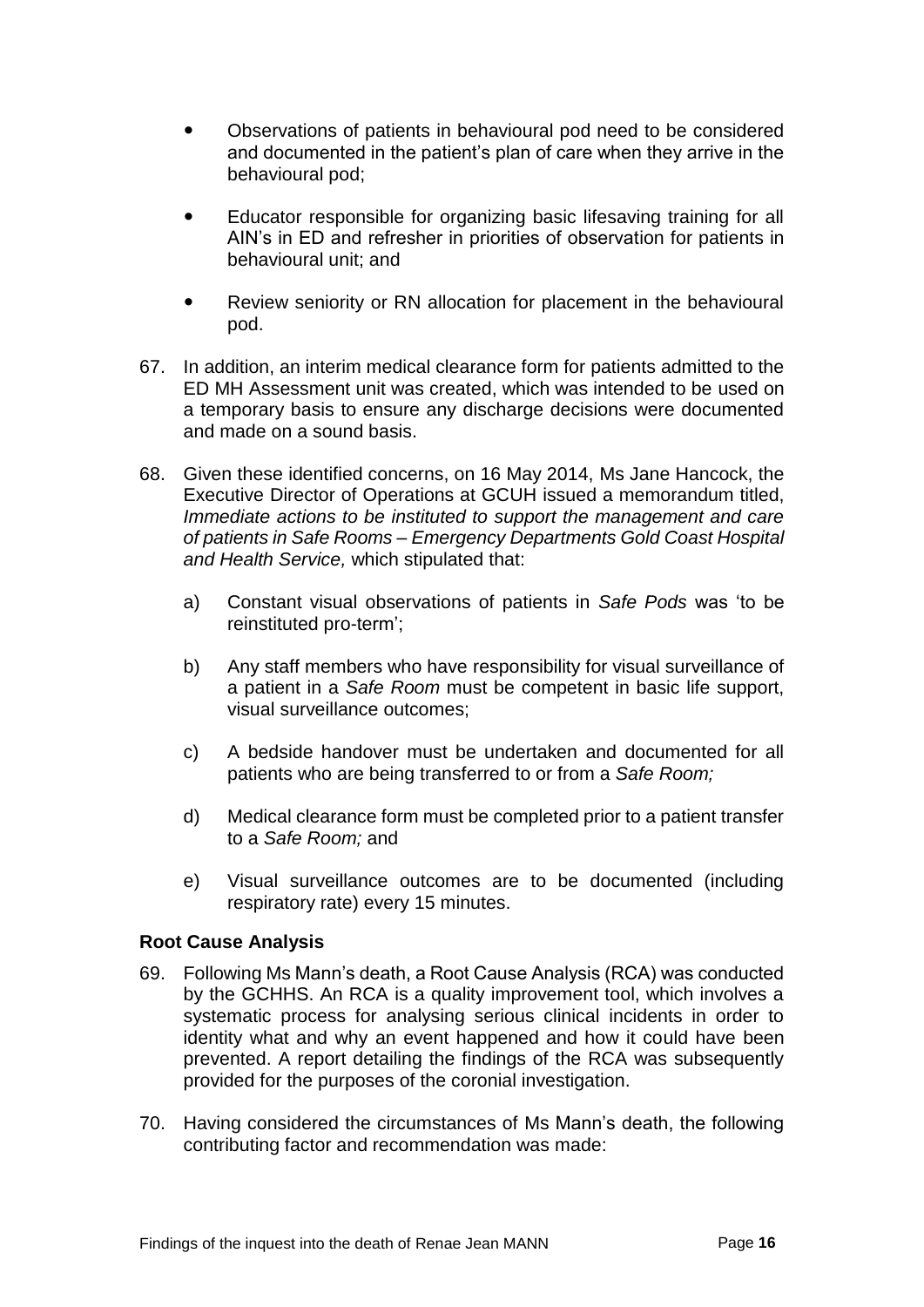a) *Contributing factor: Ms Mann's death occurred due to insufficient observation that created a delay to recognition and response to her clinical deterioration. The insufficient observation was the result of the woman being moved to the Mental Health Assessment room in the ED without adequate Medical evaluation/declaration (as per procedure 1210 Medical Evaluation Baseline, due review 05/11/16) and, the Mental Health assessment room was under the supervision of the Mental Health Liaison Registered Nurse and the Mental Health Liaison Assistant in Nursing.* 

The medical evaluation/declaration that was obtained verbally for the woman did not adequately reflect the level of risk in the patient's condition; specifically

- Documented GCS variability
- Observed unsteadiness when mobilising with support
- Urinary retention requiring an IDC

This is said to have occurred due to a variable understanding by the ED and ACT staff of the existing procedure 1210 Medical Evaluation Baseline (due review 05/11/16). This variable understanding created variable expectations regarding adherence to procedure 1210 Medical Evaluation Baseline.

#### *Recommendation*

Recommended development, implementation and evaluation of a quality assurance action plan to provide improved reliability of adherence to procedure 1210 Medical Evaluation Baseline for optimising patient safety when transitioning care within the ED to the mental health assessment room for all ED Nursing and Medical Staff.

Review team suggested a Medical Declaration form requiring completion prior to transitioning ED into the mental health assessment room be named *Renae's Form* if family members are in agreement.

- 71. A number of Lessons Learnt were also identified during the review, namely:
	- a) *Lesson Learnt 1:* The CCTV footage contains crucial information for ED improvement about response times, escalation in critical situations and maintaining a patient's dignity.

It was proposed that with Ms Mann's family's consent, a portion of the CCTV could be shown to the HHS Leadership team for the purpose of ensuring engagement and leadership in the cultural improvement action plan. A roleplay by actions to support the cultural improvement action plan for ED Medical and Nursing staff, and to stimulate ED staff to identify specific improvement opportunities around; response times, escalation in critical situations and maintaining patient's dignity.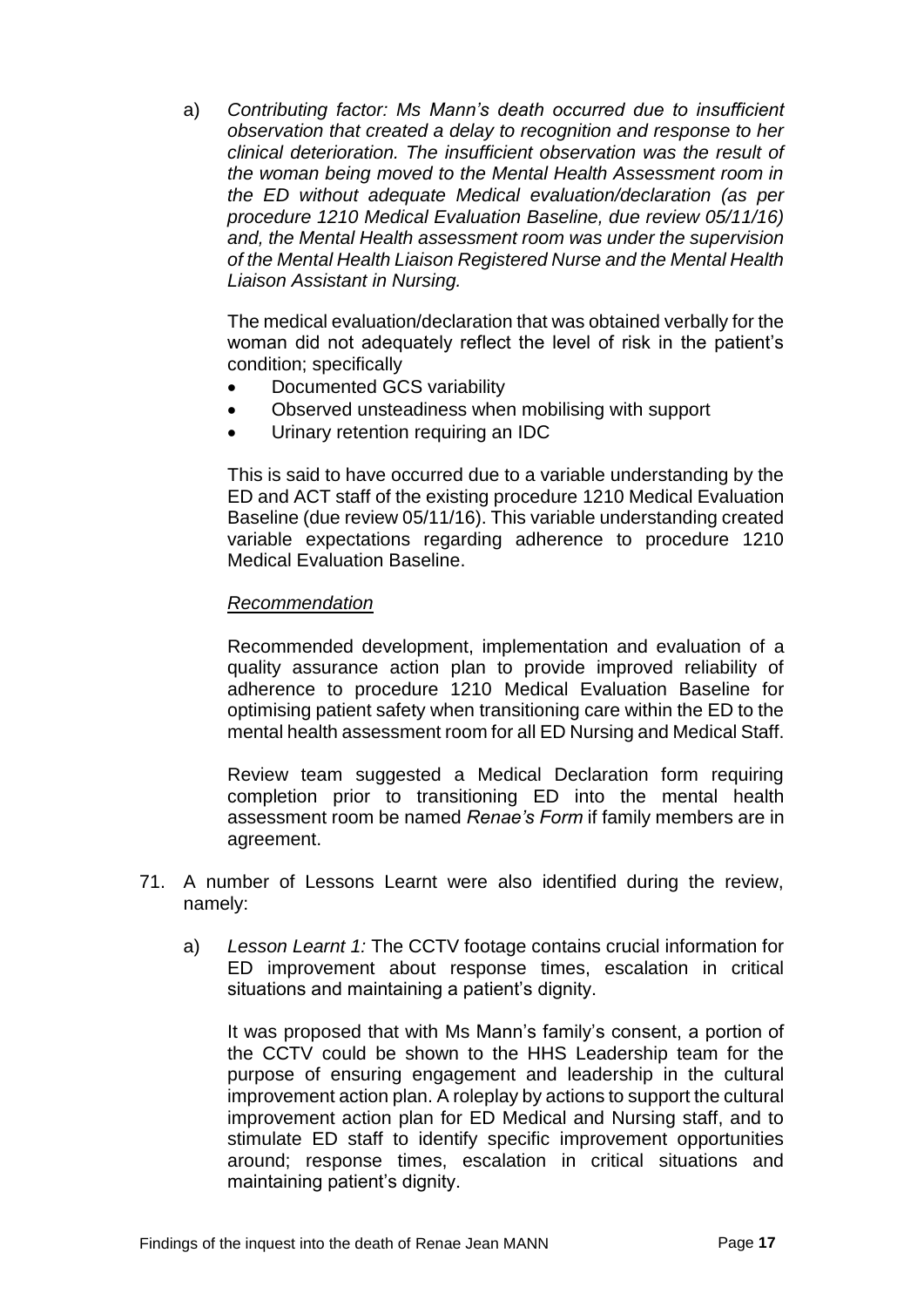b) *Lesson Learnt 2:* The medical evaluation/declaration clearing the patient for transfer from the ED sub-acute area to the mental health assessment room area obtained verbally for Ms Mann did not adequately reflect the level of risk in her condition. This occurred because the focus of Ms Mann's care shifted from physiological to mental health. There is an unconscious bias towards those patients perceived as suffering from a mental health disorder. This resulted in diminished situational awareness of the patient's physiological deterioration.

It was recommended that the ED develop an action plan to create awareness of the need to provide a minimum standard of care to those patients that represent due to substance dependence or mental health problems. This is to include the cultural improvement work for ED staff and mental health consumers.

- c) *Lesson Learnt 3:* there was no formal open disclosure process activated following this SAC-1 reportable event. It was recommended that the quality assurance measures in place be developed, implemented and evaluated as to the adherence to procedure 1001 Open Disclosure Management Procedure.
- 72. It was also acknowledged in the RCA that there was a possibility of unconscious bias towards MH patients in the ED, which had the potential of negatively impacting on their healthcare outcome.
- 73. GCHHS claim that all of the above recommendations and lessons learnt (aside from staff viewing of the CCTV) have been implemented. Extensive reviews of policies and procedures have been undertaken for MH referrals to the ED, which significantly includes the reformulation of a mandated formal transfer form titled, *ED Triage/Referral to Acute Care Team.* This form ensures that a decision by a medical practitioner medically discharging a patient from the acute area of the ED is documented, and requires that the practitioner has assessed the patient and they are fit for an ACT assessment.
- 74. Extensive further training has been provided to medical and nursing staff in relation to a myriad of matters, including the development of Mental Health Learning Packages for ED nursing staff working with MH patients, further training and education for medical staff in relation to MH care and treatment, as well as yearly Basic Life Saving training and education in relation to Vital Signs and Observations.
- 75. In addition, a number of further actions have also been undertaken, including:
	- a) A further review of the circumstances leading to Ms Mann's death were undertaken since the formal RCA. A further range of issues has been identified requiring remediation, including: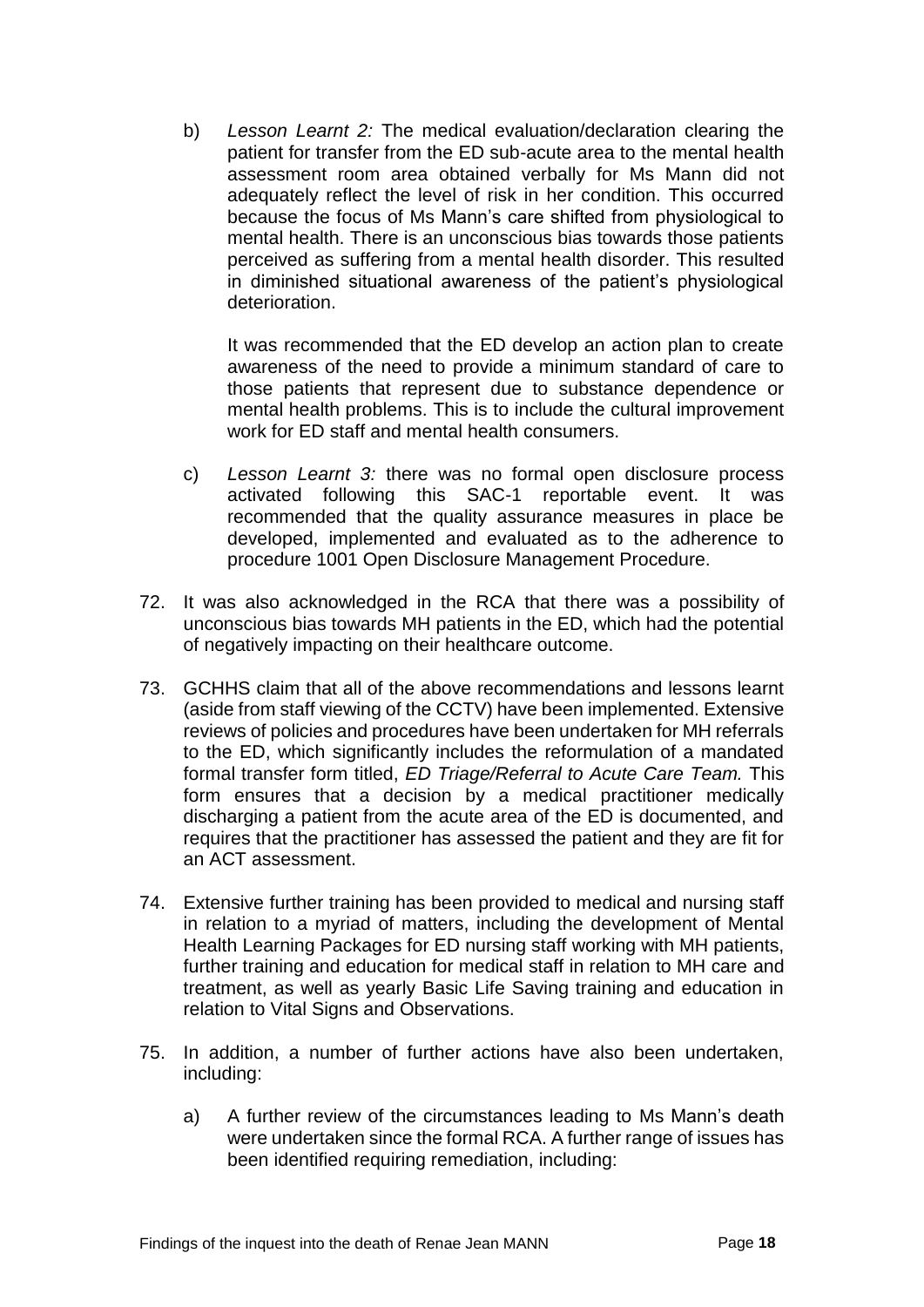- Medical handover between Dr Torpie and Dr Atkins was not done according to SBAR and documented on the comments screen.
- No communication between RN Gregory and RN Stephens when she went on break.
- There was no communication from RN Enriquez and RN Morris to RN Stephens to notify her that they were transferring Ms Mann.
- No observations recorded by either RN Enriquez or RN Morris prior to the transfer to Emergency Mental Health Assessment Area.
- b) Three further policies have been introduced as a result of Ms Mann's death, which relate to visual observations, management of an aggressive patient and nurse special procedure.
- c) Since 2015, the Mental Health Clinical Improvement Team from the Mental Health and Alcohol and Other Drugs Branch in Brisbane has provided GCHHS with a comprehensive project plan to implement education, training and skill development strategies to all clinical staff as to the use of the Health of the Nation Outcome Scale and outcome scores and its utilization at the clinical and service level.
- d) The Queensland Adult Deterioration Detection System (Q-ADDS) for mental health facilities has been implemented and compliance is assessed as part of the GCHHS wide ADDS audit.
- e) Extensive training in a number of areas, including Clinical Deterioration, with scenario-based training offered.
- f) Extensive improvements have been made in the use of the electronic record CIMHA. It is now used routinely and documentation compliance is routinely audited, which involves 10 randomly selected clinical records and corresponding medication charts.

# <span id="page-19-0"></span>*Comments by Dr David Spain, Senior Staff Specialist in Emergency Medicine*

- 76. Dr David Spain, Senior Staff Specialist in Emergency Medicine, GCUH has since provided a report in relation to the circumstances of Ms Mann's death, as well as the implementation of the RCA recommendations.
- 77. In relation to the circumstances of Ms Mann's death, Dr Spain relevantly noted that:
	- a) It is usual practice to provide a verbal hand-over of patients between doctors with a change of shift.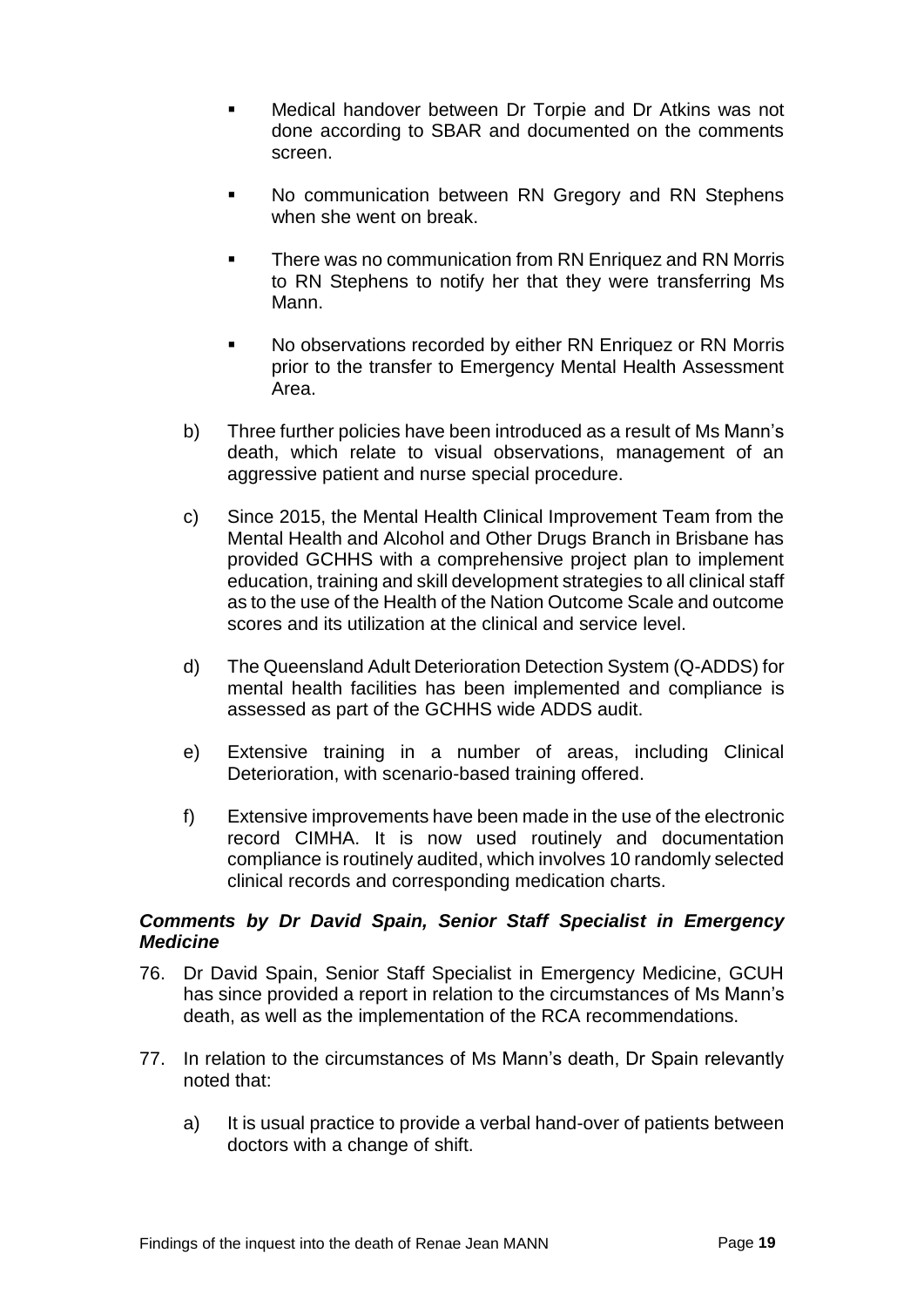- b) Given Ms Mann's improving status following 11 hours of monitoring with no concerning trends, normal blood pressure and normal heart rate throughout, he was of the view that *'it would be normal that she be medically cleared'.*
- c) Typically, it is recommended that patients suspected of overdosing on tricyclics, like amitriptyline and desvenlafaxine, should be observed medically until awake, not confused and with normal pulse and blood pressure.
- d) In hindsight, considering her troponin elevation and decline, as well as the subtle ECG changes, he expressed the view that Ms Mann may have had some cardiac strain or minor cardiac ischaemia, which may have contributed to her cardiac arrest.
- 78. Dr Spain was of the view that Ms Mann did not have ECG features consistent with a tricyclic overdose, such as tachycardia, QRS broadening or ventricular arrhythmia on any ECG or during continuous ECG monitoring overnight. He did note, however, that the full ECG's conducted were abnormal and showed subtle T-wave changes in B2 and B3, which were different to that observed on the ECG's conducted in February 2014. As a clinician, Dr Spain indicated during the inquest that these abnormalities would have caused him to conduct a troponin test, as they may be an indication of cardiac issues or drug toxicity. He also acknowledged that he would have thought it necessary for a further full ECG to have been conducted prior to medically clearing Ms Mann.
- 79. Dr Spain stated that having considered the circumstances of Ms Mann's admission, medical history and the results of investigations conducted during her admission, he is of the view that she was likely prematurely medically cleared from the acute area of the ED to the MH assessment unit, which dynamic testing for intoxication would have likely identified. Further education provided since Ms Mann's death has emphasized the need to ensure a patient has a GCS of 15, and their gait is examined during clearance.
- 80. In relation to staffing levels at the GCUH at the time of Ms Mann's death, Dr Spain noted that the new hospital had only been open for 9 months, and due to government fiscal restraint, promised additional staffing and resources did not eventuate, which posed a significant challenge to the ED. He noted that on 13 May 2014, 6 medical officers and 22 nurses were on duty in the ED. Since that time staffing levels have improved.

# <span id="page-20-0"></span>**EXPERT REPORTS**

# <span id="page-20-1"></span>**Clinical Forensic Medical Unit review**

81. Forensic Medical Officer, Dr Nelle van Buuren was also requested to consider the circumstances of Ms Mann's death, and provide comment on the adequacy and appropriateness of the care she was provided at the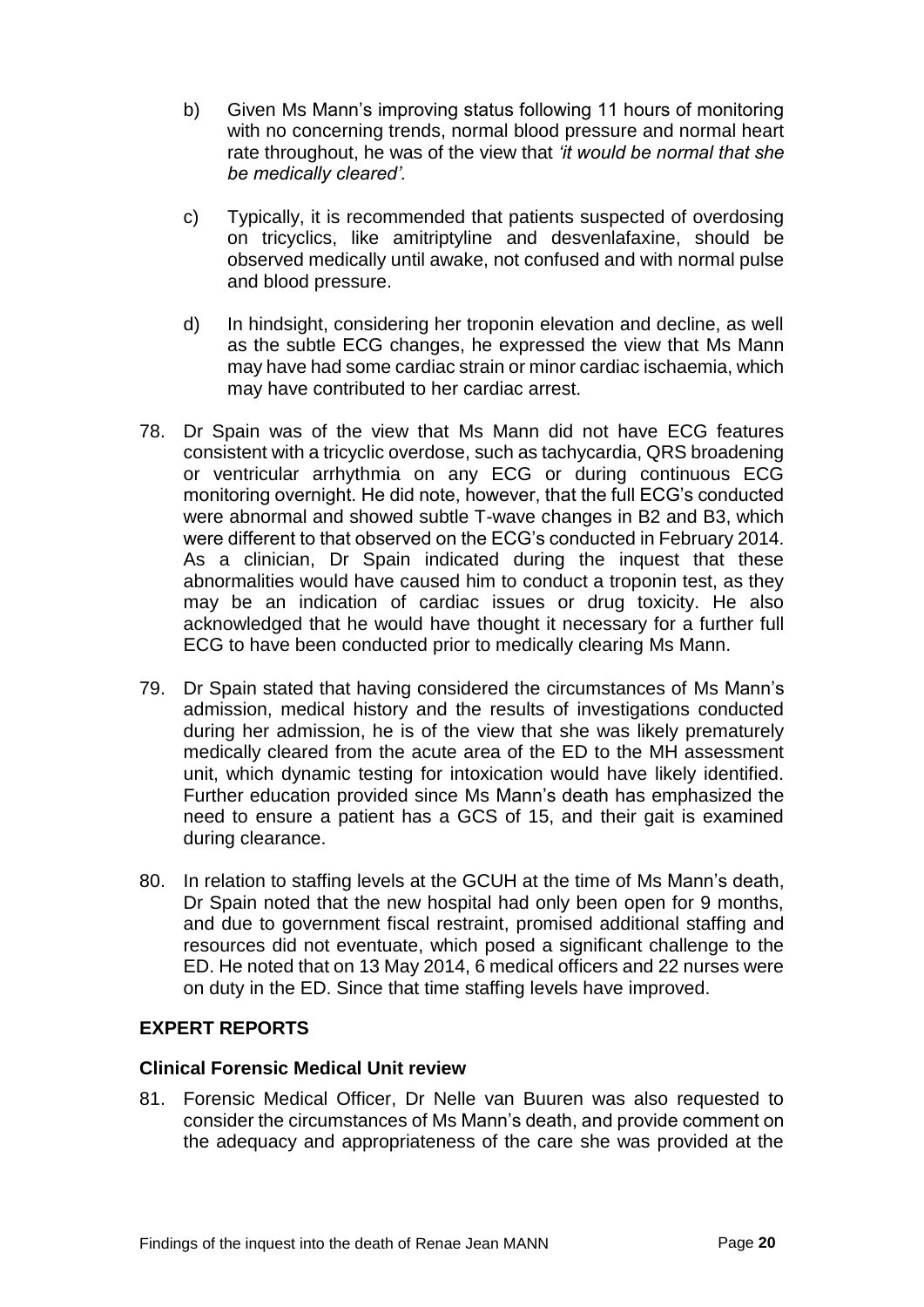GCUH. Her opinion was detailed in a final report received on 16 February 2017.

- 82. Dr van Buuren provided a factual overview of the events preceding Ms Mann's death, as well as a summary of the autopsy and RCA findings and recommendations, which accords with that outlined previously.
- 83. Dr van Buuren notes that amitriptyline is an anti-depressant medication, which can also be prescribed as an adjunct in pain management. It is metabolised to nortriptyline, which may be largely responsible for the medication's antidepressant effect, and another active compound, desmethylnortriptyline. The serum half-life of amitriptyline ranges from 9- 25 hours (average 15 hours) and the mean half-life of nortriptyline is 26 hours. This means that, as nortriptyline is an active metabolite, there is likely to be persistence of clinical signs and symptoms attributable to the medication, for a considerable amount of time.
- 84. The daily dose for the drug for out-of-hospital patients can range from 10 to 150 mg. For hospitalised patients, the daily dose can be increased to 200 mg.
- 85. Adverse reactions to amitriptyline include, drowsiness, blurred vision, dry mouth, postural hypotension, dizziness, arrhythmias, confusion, anxiety, urinary retention and hallucinations.
- 86. Measured post-mortem blood amitriptyline concentrations where death has been due to amitriptyline toxicity, range from 0.6-86 mg/kg, and the blood nortriptyline concentration (0.72 mg/kg) falls into the published postmortem range.117 Ms Mann's ante-blood amitriptyline level of 0.47 mg/kg was just below the ranges recorded post-mortem in cases of amitriptyline overdose, but the blood nortriptyline concentration (0.72 mg/kg) falls into the published post-mortem range.
- 87. In relation to the management of patients with tricyclic antidepressants, like amitriptyline, it was noted that late complications, including cardiac arrhythmias, have been reported to occur as long as several days after the overdose. However, in all of these cases there were significant signs of toxicity at a much earlier stage. There were no reports of late complications for patients who were clinically stable, alert, normo-tensive and had no ECG abnormalities after 6 hours of observations.
- 88. Patients with tricyclic antidepressant toxicity/overdose, were said to be high risk if they had a GCS below 14/15 and cardiac arrhythmias.
- 89. In Ms Mann's case, the year before her death, Ms Mann received 12 prescriptions for amitriptyline 50mg tablets from 3 GP's, and the GCUH. It seems likely that from 6 May 2013 until before 9 May 2014, she would have been provided with prescriptions for amitriptyline, which would have permitted 1600 x 50mg tablets to have been dispensed. This would have provided her with an average of 4.5 amitriptyline 50mg tablets per day, and a range of 2.5-15 per day when calculated on prescribing intervals.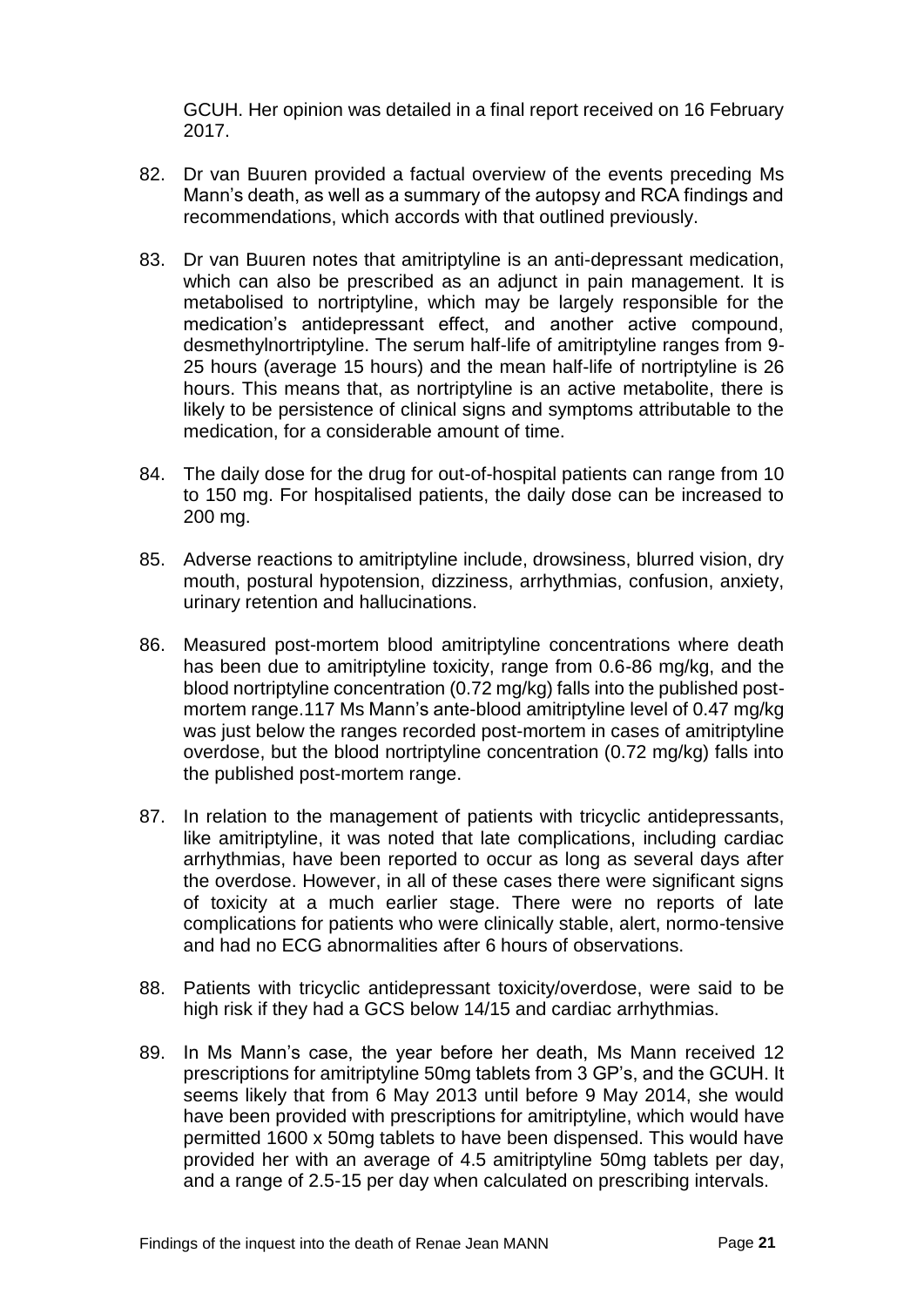- 90. Dr van Buuren highlights that in the GP and medical records obtained, there was no mention of any of the doctors being concerned that Ms Mann may have been taking 200mg or more of amitriptyline daily, either because she told them or it was implied by the frequency of prescription requests. However, she notes that this is not expected as *amitriptyline is not usually regarded as a medication likely to be abused or misused except in acute overdose and there were no entries in her medical records that she was suicidal or likely to self-harm.*
- 91. Dr van Buuren notes that as blood amitriptyline and nortriptyline concentrations are not predictive of adverse reactions or outcomes, assessment of a person who has a likely amitriptyline overdose should include clinical signs and symptoms attributable to amitriptyline toxicity. In Ms Mann's case, this included likely urinary retention, confusion and an altered level of consciousness.
- 92. Dr van Buuren agrees with Professor Kelly's view that Ms Mann's amitriptyline therapy may have been a factor in her early presentations to GCUH in 2014. In relation to Ms Mann's admission to GCUH on 13 May 2014, Dr van Buuren expresses the following views:
	- a) She was triaged appropriately upon admission.
	- b) In relation to transfer to the MH assessment room, it is noted that there are limitations to monitoring a person by way of CCTV footage only. As in this case, it is difficult, if not impossible, to distinguish from the CCTV footage alone whether a person is asleep, deceased or unconscious. She is of the view that CCTV visual monitoring is inappropriate for use with patients, who have medical problems, which could result in clinical deterioration, and should not replace usual medical observations and monitoring.
	- c) She questions whether Ms Mann was 'alert' or had a GCS of 15 at the time she was moved to the MH assessment room. Given her presentation on the CCTV footage whereby she was required to be supported/guided by two people and the confusion she was recorded to have suffered shortly before transfer, it seems questionable as to whether her clinical observations made by medical and nursing staff are in fact commensurate with her demeanour on the CCTV recording. She notes that, *one interpretation could be that she had a fluctuating level of consciousness or alertness, and did not meet the discharge criteria, which include non-cardiac indicators of tricyclic anti-depressant toxicity.*
	- d) From the CCTV, it appears that Ms Mann's time of death may have been earlier than when she was found unresponsive at 7.33am, as movement was last seen on the CCTV footage at around 6.49am. If this is the case, then the rise in amitriptyline concentration, commented on by Dr Little, from Ms Mann's admission blood sample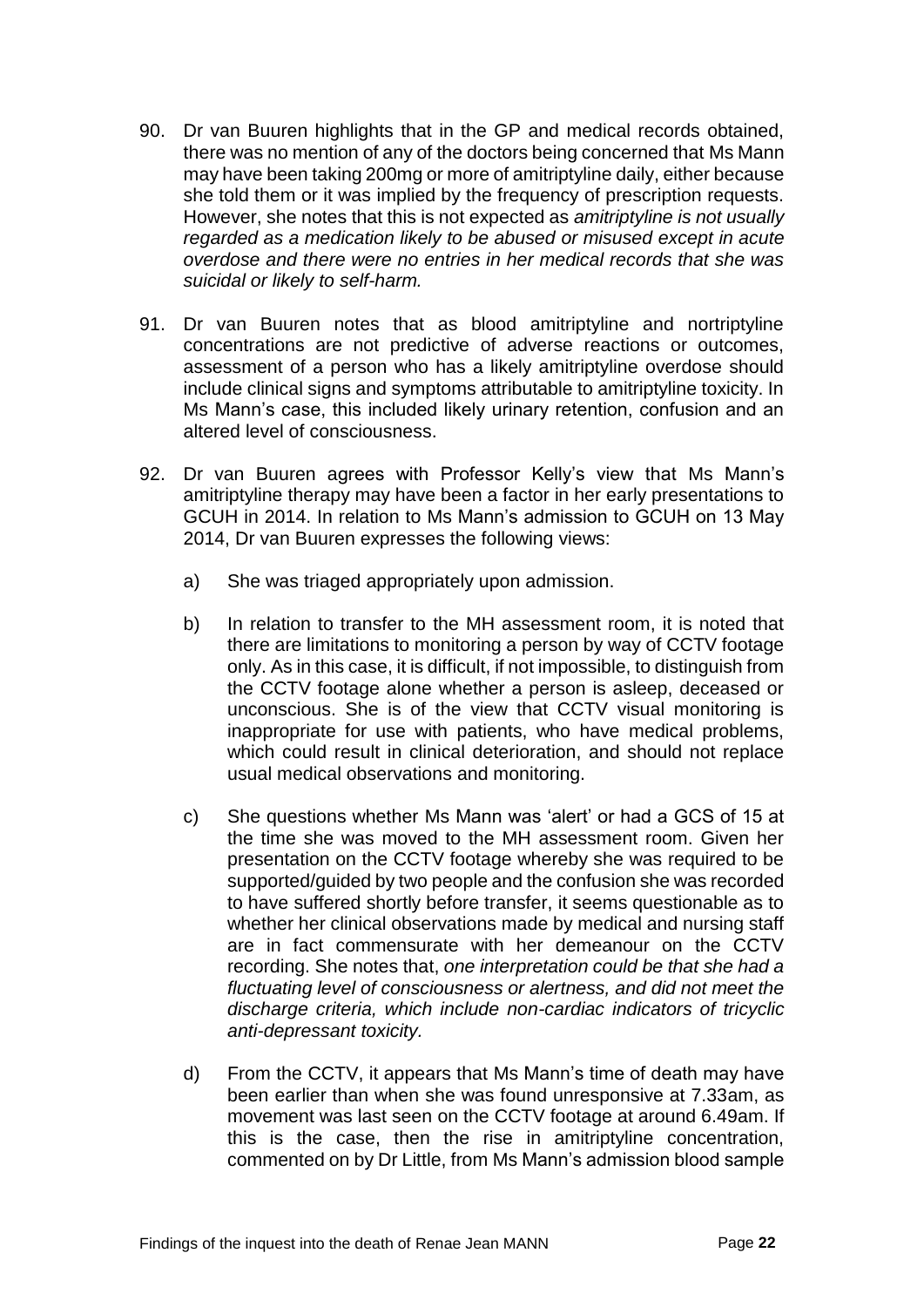to after resuscitation was commenced, can be explained as being post-mortem redistribution.

- e) Written documentation of medical clearance from the ED is appropriate, whether to other hospital departments or into the community. This is addressed in the RCA.
- f) It would be appropriate to have admission criteria for the MH assessment room, excluding patients with medical conditions, which may result in clinical deterioration. CCTV monitoring and 15-minute observations will not prevent adverse outcomes in patients, who may deteriorate, particularly where the medical (including intoxication) can result in a decreased level of consciousness.
- g) Ms Mann's appearance on the CCTV recording does not consistently correlate with information provided in staff statements, particularly the allegations that Dr Atkins was told Ms Mann had continued to improve and RN Jeffs' claim that she could stand up and walk unaided. However, RN Bender's recollection of the account provided at handover, that she was 'rousable to sternal rub' and RN Enriquez's description of her being confused, are commensurate with observations of Ms Mann's appearance on the CCTV.
- h) It is not certain that had Ms Mann continued to be monitored in the ED, rather than placed in the MH assessment room, that her death would have been avoidable.

# <span id="page-23-0"></span>**Emergency Medicine Specialist, Professor Anne-Maree Kelly**

- 93. Expert opinion considering the care provided to Ms Mann at the GCUH was sought from Professor Anne-Maree Kelly, who is the Head of Emergency Medicine at Wester Health in Footscray, Victoria. Two expert reports were subsequently provided.
- 94. Having considered the relevant material, Dr Kelly expressed the view that Ms Mann does not appear to have exhibited features consistent with severe tricyclic antidepressant toxicity. She had a normal blood pressure and heart rate throughout her ED stay, exhibited the expected improvement in conscious state over time, and had no seizure activity or ECG features suggesting a high risk of cardiac arrhythmia. She was also monitored for around 12 hours, which is when the maximum toxicity for such a drug would have been expected.
- 95. Professor Kelly notes that whilst it would have been optimal to have the changes to the ST segments and T waves on the ECG investigated by way of serial troponin assays, as this would have provided evidence of acute heart damage, on balance she believes that this was unlikely, and that the minor troponin elevation found in the initial blood tests may be due to the enlarged heart and whatever was causing the cardiac scarring. During the inquest, Professor Kelly acknowledged that these findings, however, were significant enough to warrant further investigation. She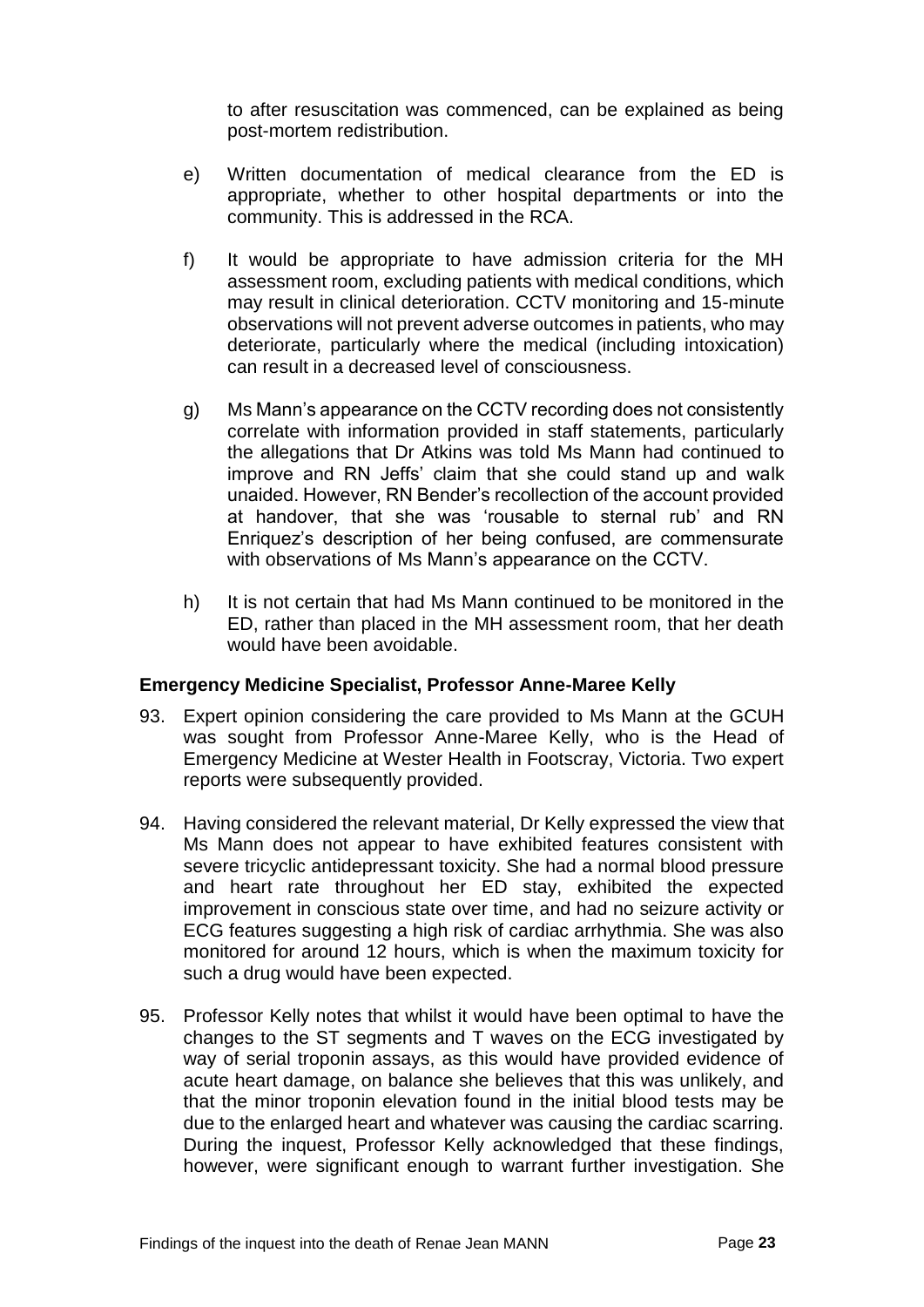agreed that a further full ECG in Ms Mann's case would have been clinically helpful.

- 96. Professor Kelly referred to the *Guideline for the Management of Tricyclic Antidepressant Overdose139* by Body et al, whereby it states: *Serial ECG recordings should be examined for the presence of QRS prolongation (>100ms), QTc prolongation (>430ms) and R/S ration >0.7 in lead a VR. These changes identify patients at high risk of developing complications following TCA overdose. Part 7.7: Following TCA overdose asymptomatic, stable patients who have had no significant ECG abnormalities six hours after ingestion may be safely discharged…*
- 97. In relation to Ms Mann's QTc recordings, which were higher than 430ms, Professor Kelly noted that her baseline level from previous ECG's was abnormal, which was relevant to determining whether a reading was clinically significant. She further reiterated that it was generally accepted that major complications associated with a tricyclic overdose usually presented within six hours of ingestion.
- 98. Professor Kelly does express concern as to the lack of monitoring Ms Mann received whilst she was in the MH assessment room. She is of view that whilst monitoring patients in a mental health area may primarily be for behavioural issues, there is also a responsibility to observe patients for clinical deterioration. She notes that Ms Mann can be seen on the CCTV not to have moved or taken a breath from 6.49am, however, no one checked on her until 7.33am. Professor Kelly is of the view that this failing to recognise and respond to this is a *significant failure of clinical care and probably contributed to her death*.
- 99. In relation to Ms Mann's physical presentation whilst in the MH assessment room, Professor Kelly commented that there is clearly a change in her demeanour when she is attempting to sit up whilst lying on the bed, and further when she does not move whilst thought to be asleep. Professor Kelly is of the view that this change in her behaviour warranted further examination by nursing staff.
- 100. Professor Kelly is of the view that there should be admission criteria for the MH assessment rooms, excluding patients that have medical conditions where they may suffer clinical deterioration. Any patients admitted to this area should be low clinical risk, particularly as CCTV footage and 15 minute observations cannot detect all adverse events.
- 101. Professor Kelly was asked to comment upon the adequacy and appropriateness of the medical assessment treatment of Ms Mann whilst she was in the ED. Relevantly, she noted the following:
	- a) An appropriate triage category was assigned to Ms Mann upon her presentation to the GCUH.
	- b) Ms Mann underwent an assessment by a senior clinician within a suitable time frame, who ascertained the nature of the event and her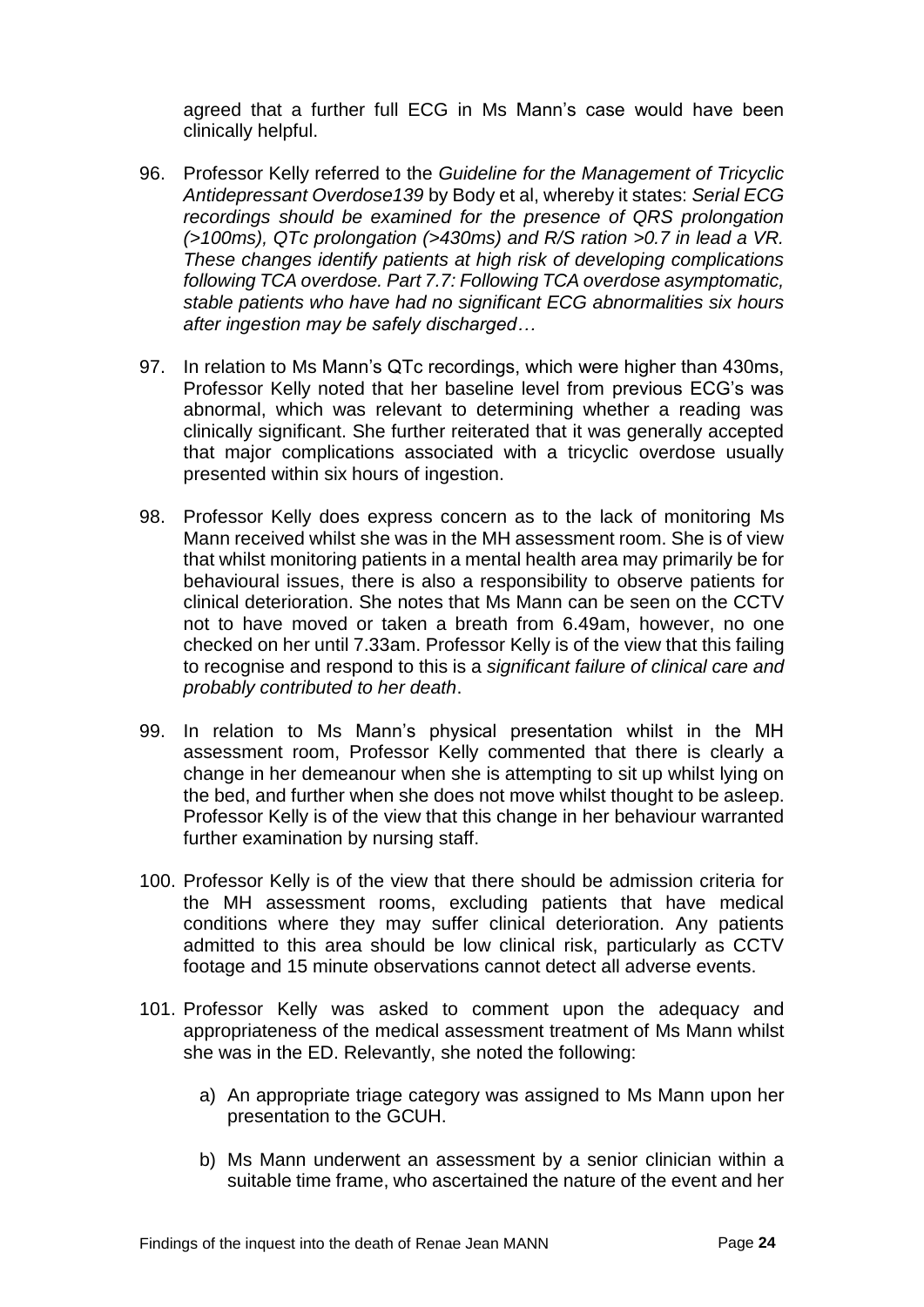clinical condition. Professor Kelly concurs with Dr Torpie's assessment of a likely overdose of amitriptyline possibly with diazepam, with no evidence of severe toxicity from which an uneventful recovery would be expected. She agrees that a troponin test in view of the ECG findings was advisable.

- c) Ms Mann was closely monitored during her approximately 11 hour stay in the ED, with continuous cardiac monitoring and vital signs at appropriate intervals.
- d) Dr Atkins' decision to authorize Ms Mann's medical clearance with respect to amitriptyline toxicity based on the lack of clinical evidence of significant toxicity (no abnormally fast or slow heart rate, normal blood pressure and no seizures or abnormal heart rhythms) and an expected improvement in conscious state to GCS 15 for at least an hour is reasonable.
- 102. In relation to the tests, which should be carried out on a patient with a suspected amitriptyline overdose, Professor Kelly states that these are clinical and supported by an ECG analysis. Close clinical and physiological monitoring for a period of at least 6 hours is recommended. Guidelines state that following tricyclic anti-depressant overdose, asymptomatic, stable patients with no significant ECG abnormalities six hours after ingestion may be safely discharged. According to an expert review, late complications (>6 hours) are 'extremely low'.
- 103. Severe amitriptyline toxicity is usually clinically evidenced (within 1-2 hours of ingestion) by low or a deteriorating conscious state, fast heart rate, low blood pressure, seizures and arrhythmias. An ECG analysis is also undertaken in order to identify a patient's heart rhythm, as well as signs of toxicity, such as prolonged QRS and QT interval duration. Routine blood tests, including measurement of blood sugar and blood gas analysis for acidosis is also advisable.
- 104. Professor Kelly notes that amitriptyline levels are rarely measured in an ED setting, as only a few testing sites can analyse samples, meaning that the results are rarely available in a clinically useful timeframe.
- 105. Overall, Professor Kelly is of the view that the assessments conducted of Ms Mann were adequate and appropriate, and in accordance with published guidelines.
- 106. Professor Kelly is of the view that criteria-based medical clearance should be documented, before a patient is discharged or transferred to another department from the acute area of the ED. She notes that the criteria should be pre-specified by an appropriately qualified senior doctor, however, could be applied by a nurse or medical doctor depending on the work flow and load of the ED.
- 107. In relation to the RCA and recommendations made, Professor Kelly is of the view that the proposed changes are sufficient to address the concerns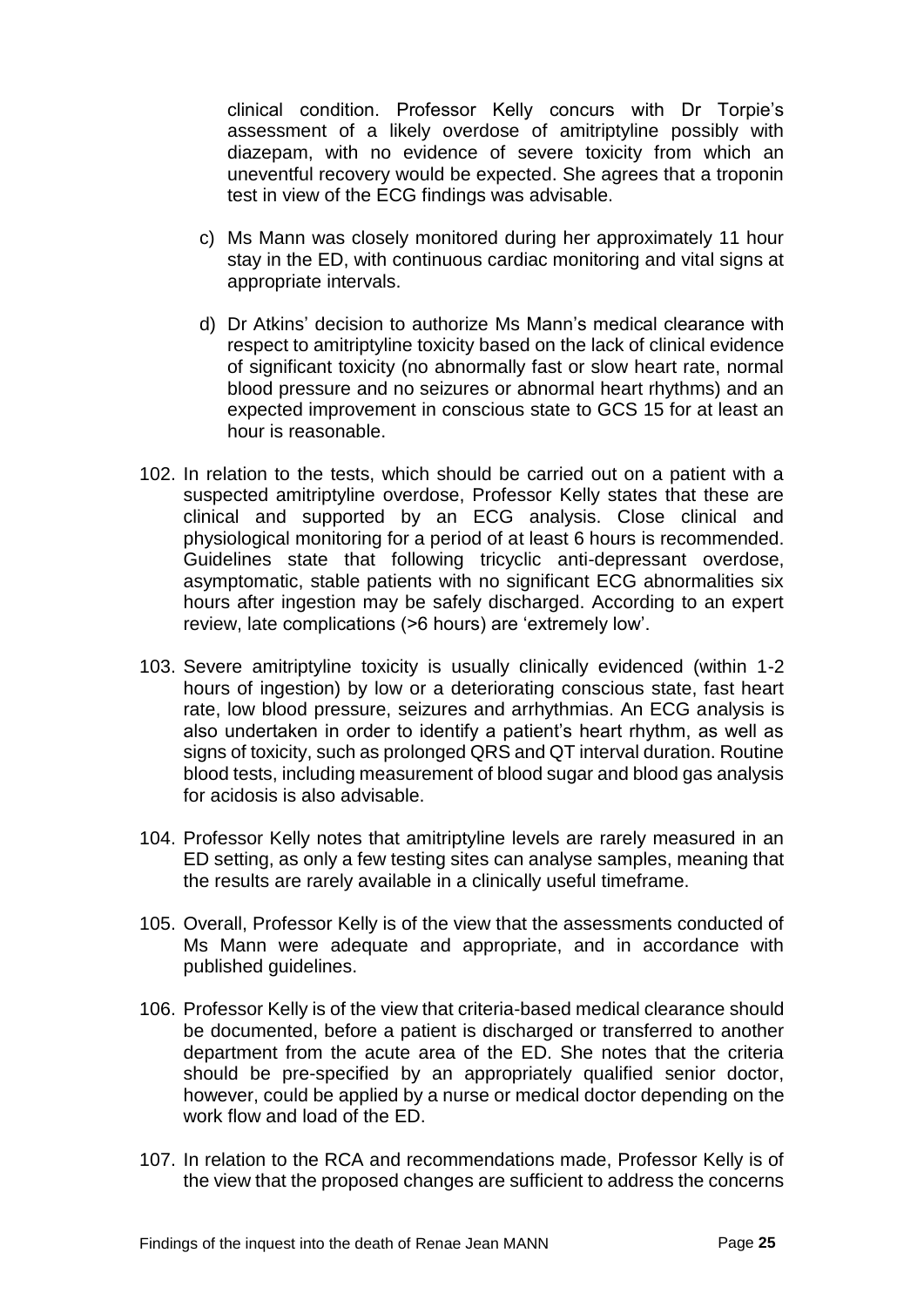raised in Ms Mann's case. She is of the view that the main deficiency in this case is the failing by staff to identify her clinical deterioration whilst she was in the Mental Health assessment room. If this had been identified earlier, by way of physical monitoring at appropriate intervals, Ms Mann's outcome may have been different.

- 108. With the benefit of hindsight, Professor Kelly is of the view that Ms Mann's health related events in early 2014 may have been evidence of adverse cardiac effects related to anti-depressant agents. She was taking two types at the time of her death, namely desvenlafaxine and amitriptyline, which may have increased her risk of sudden death or ventricular arrhythmias. Accordingly, these presentations were missed opportunities to identify an arrhythmia as a possible cause of her symptoms and alter her medication to reduce the risk.
- 109. In Professor Kelly's opinion, Ms Mann's sudden cardiac death on 14 May 2014 was most likely due to an arrhythmia related to anti-depressant use, but was unpredictable from her clinical presentation and ECG.

# <span id="page-26-0"></span>**ANALYSIS OF THE CORONIAL ISSUES**

# <span id="page-26-1"></span>*The findings required by s. 45 of the Coroners Act 2003*

- 110. In accordance with section 45 of the *Coroners Act 2003,* a coroner who is investigating a suspected death must, if possible, make certain findings.
- 111. On the basis of the evidence presented at the inquest, I make the following findings:
	- a) The identity of the deceased person is Renae Jean MANN;
	- b) Ms Mann died whilst awaiting assessment in the Mental Health assessment pod of the Gold Coast University Hospital having been admitted to the emergency department the previous evening for a suspected tricyclic overdose;
	- c) The date of Ms Mann's death was 14th May 2014;
	- d) The place of Ms Mann's death was the Gold Coast University Hospital, Queensland; and
	- e) The cause of Ms Mann's death was as a result of the acute toxic effects of amitriptyline.

# *The adequacy and appropriateness of the care and treatment provided to Ms Mann by hospital staff following her admission, including her medical clearance and nursing care.*

112. It has been acknowledged by senior staff at the GCUH, as well as those that were responsible for Ms Mann's care and treatment shortly prior to her death, that her medical discharge from the acute area of the ED on 14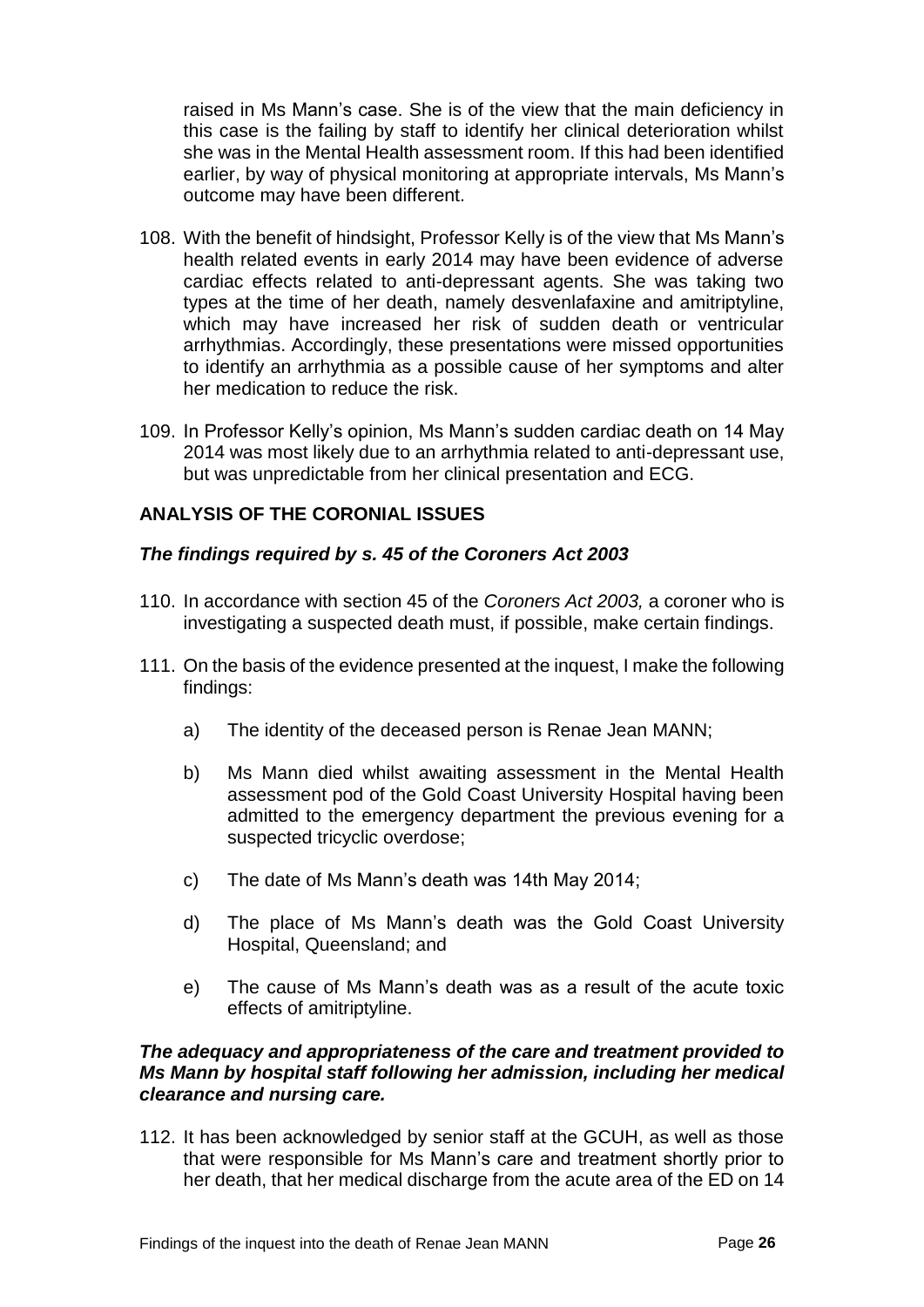May 2014 was likely premature. Whilst the level and duration of monitoring she received prior to discharge may have been acceptable considering current applicable Australian Guidelines in relation to patients with tricyclic overdoses, when considering Ms Mann's entire clinical picture, particularly her abnormal ECG's and the failure to conduct a troponin testing to explain these abnormalities, it is acknowledged that there were missed opportunities to appropriately explore these possible indicators of 'significant underlying heart disease'. At inquest, it was generally accepted that these findings should have influenced Ms Mann's period of observations and the need for a further ECG to have been conducted prior to her medical discharge from the acute area of the ED. During the inquest, Dr Atkins freely acknowledged that this was the case, and that she would have been less likely to discharge her to the MH assessment area had she considered her previous medical history and conducted the troponin tests as requested by Dr Torpie. It is clear that following Ms Mann's death, Dr Atkins has made a number of changes to her personal practice.

- 113. I am satisfied that Ms Mann's swift discharge from the acute area of the ED to the MH assessment pod following the arrival of a trauma patient and child in respiratory distress on the morning 14 May 2014, was inappropriate as she had not been properly observed and assessed by a medical practitioner immediately before the transfer. A suitable notation was also not included in the medical records. This has since been sufficiently rectified by way of the introduction of the formal transfer form, which must be completed by a medical practitioner prior to discharge.
- 114. Such missed opportunities need to be considered in the context of an incredibly high volume and under resourced ED, which was clearly the case at the time of Ms Mann's admission in May 2014. Whilst these limitations have since been rectified with increased staff and further beds being made available, I am satisfied that such factors played a role in the short comings evident in Ms Mann's clinical care and treatment decisions.
- 115. In relation to Ms Mann's admission to the MH assessment area, it is clear from the CCTV footage that she was unsteady on her feet and had involuntary movements, which should have given staff cause for clinical concern. Unfortunately, these actions were thought to be deliberate and incorrectly attributed to a behavioural issue. Despite Ms Mann not making any movements after 6.49am whilst lying in the MH assessment neither the AIN nor RN entered her room for some 45 minutes. This failing is hard to fathom, and clearly demonstrates a lack of sufficient observation, as well as the obvious limitations of relying on CCTV footage to effectively monitor patients. Whilst there was no requirement that staff conduct 15 minute observations, questions as to the welfare of a patient should have reasonably been aroused when they fail to make any movement for an extended period of time. Even if Ms Mann had behaved in the manner as alleged by RN Jeffs and AIN Molina, this is not a sufficient reason to justify this failing to recognise her clinical deterioration. Given the time that had passed, it seems unlikely that any resuscitation attempts, no matter how intensive, could possibly have been successful.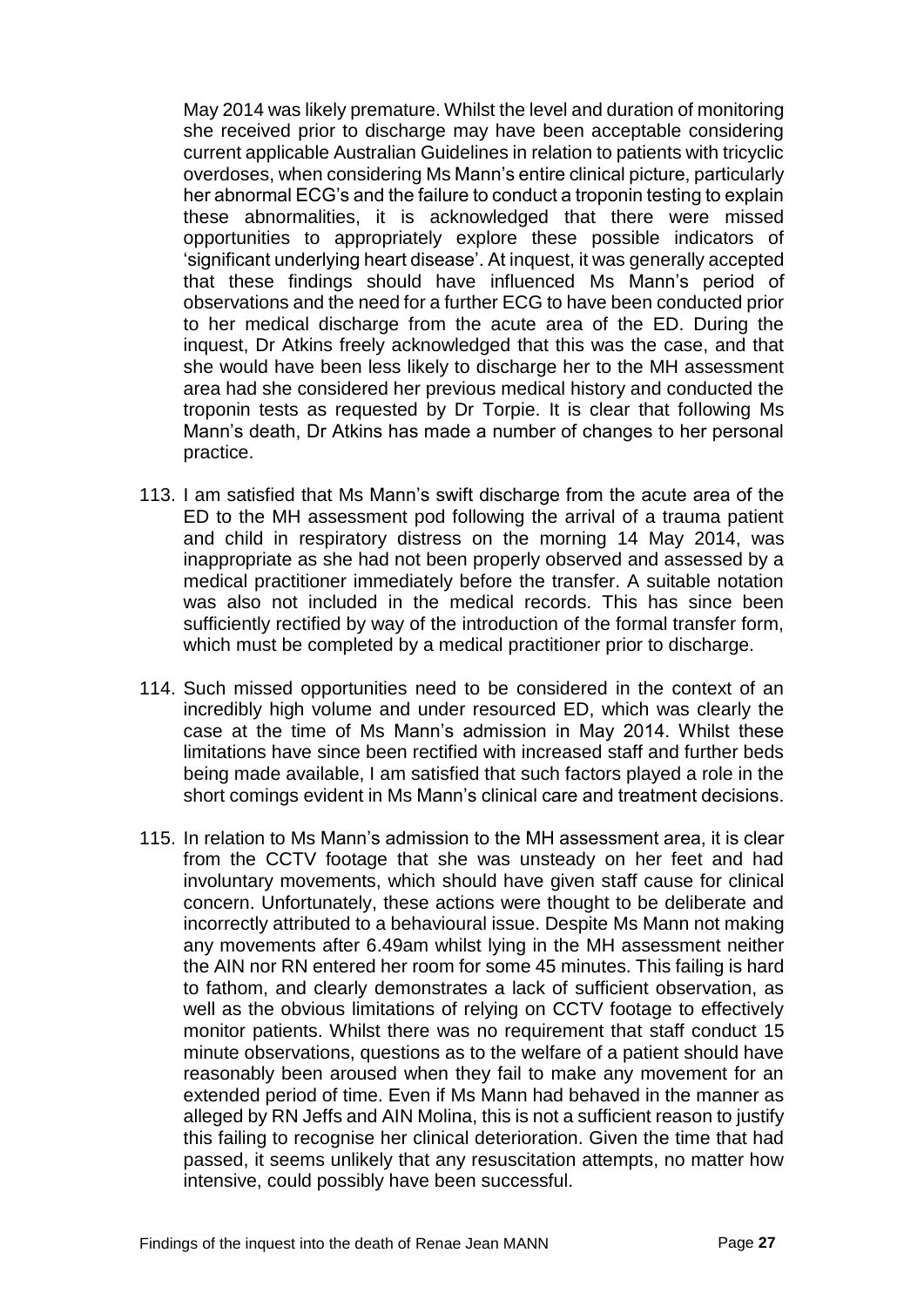116. With the benefit of hindsight, RN Jeffs expressed regret for having not been as astute as she could have been to changes in Ms Mann's clinical presentation, which may have warranted further investigation. She acknowledged that Ms Mann's actions as seen on the CCTV footage would normally have given her cause for clinical concern.

# *The appropriateness of utilising assessment pods for patients in the hospital*

- 117. Whilst the use of MH assessment rooms are certainly necessary in a tertiary hospital, the tragic circumstances of Ms Mann's death clearly highlights the need for a patient to meet a strict criteria before being deemed suitable for transfer to this area. Significantly, a patient should not be deemed suitable for admission to the MH assessment area if there is any risk of them suffering clinical deterioration given the medical basis for their admission, or their known medical history.
- 118. Whilst the observation of patients by way of CCTV footage has its place, such a method has obvious and significant limitations, which pose a notable risk to patient safety if not coupled with reasonable physical observations that should be documented.
- 119. The circumstances of Ms Mann's death, and the delay in recognizing her deterioration, also suggests that any staff member who is allocated to the MH assessment pod should be proficient in Basic Life Saving measures.

# *The sufficiency of the changes made to relevant hospital policies and procedures following Ms Mann's death.*

- 120. Immediately, following Ms Mann's death, various actions were undertaken by GCUH to identify and rectify the deficiencies that contributed to Ms Mann's death. Constant visual observations of patients in the MH assessment pods were instantly reinstituted, and an interim Medical Clearance Form introduced, which was required to be completed by a medical practitioner prior to a patient transfer to the MH assessment area.
- 121. Following the RCA, the *Ed Triage/Referral to Acute Care Team* Form is now formally mandated for transfers of a patient to the MH assessment area, and must detail the decision by a medical practitioner to medically discharge a patient, who is deemed suitable for an ACT assessment. In addition, extensive education and training has been provided to nursing and medical staff in relation to a myriad issues, including MH care and treatment and basic life saving measures.

# **RECOMMENDATIONS IN ACCORDANCE WITH S. 46**

- 122. Section 46 of the Act provides that a coroner may comment on anything connected with a death that relates to:
	- a. public health and safety,